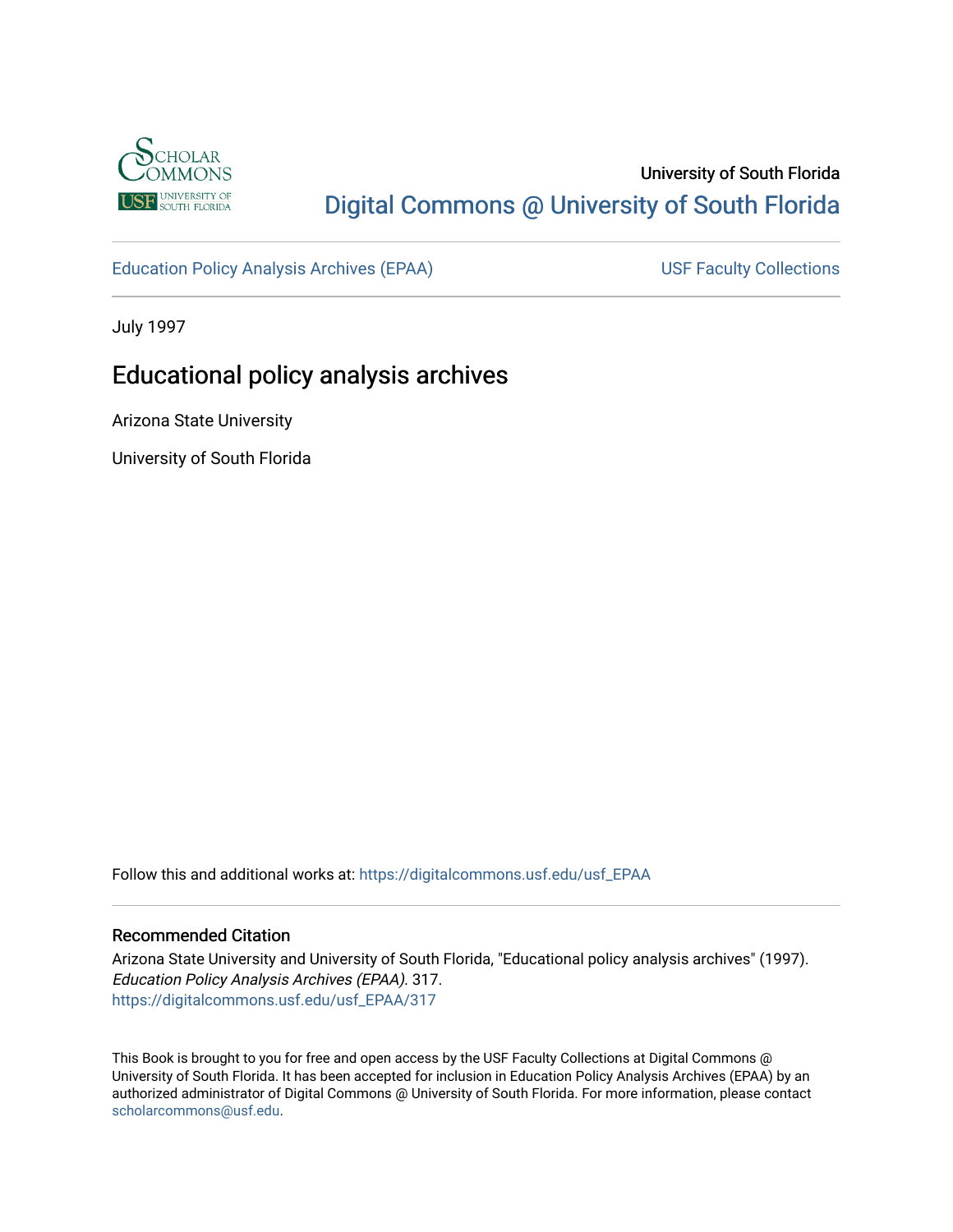# **Education Policy Analysis Archives**

**Volume 5 Number 15 July 4, 1997 ISSN 1068-2341**

A peer-reviewed scholarly electronic journal.

Editor: Gene V Glass Glass@ASU.EDU.

College of Education

Arizona State University,Tempe AZ 85287-2411

Copyright 1997, the EDUCATION POLICY ANALYSIS ARCHIVES.Permission is hereby granted to copy any article provided that EDUCATION POLICY ANALYSIS ARCHIVES is credited and copies are not sold.

# **Early Childhood Evaluation and Policy Analysis: A Communicative Framework for the Next Decade**

## **Cynthia Wallat and Carolyn Piazza Florida State University**

### **Abstract**

 A major challenge for the next generation of students of human development is to help shape the paradigms by which we analyze and evaluate public policies for children and families. Advocates of building research and policy connections point to health care and stress experiences across home, school, and community as critical policy issues that expand the scope of contexts and outcomes studied. At a minimum, development researchers and practitioners will need to be well versed in available methods of inquiry; they will need to be "methodologically multilingual" when conducting evaluation and policy analysis, producing reports, and reporting their interpretations to consumer and policy audiences. This article suggests how traditional approaches to policy inquiry can be reconsidered in light of these research inquiry and communicative skills needed by all policy researchers. A fifteen year review of both policy and discourse processes research is presented to suggest ways to conduct policy studies within a communicative framework.

### **INTRODUCTION**

Human development literature documents numerous attempts to stimulate debate, evaluation and recommendations concerning health and welfare policy and practice (Steele & Wallat 1997). Similar to other human service fields, it appears that policy dissemination is beginning to obtain a strong base in educational organizations and associations. The weekly newspaper Education Week has developed into "America's education's newspaper of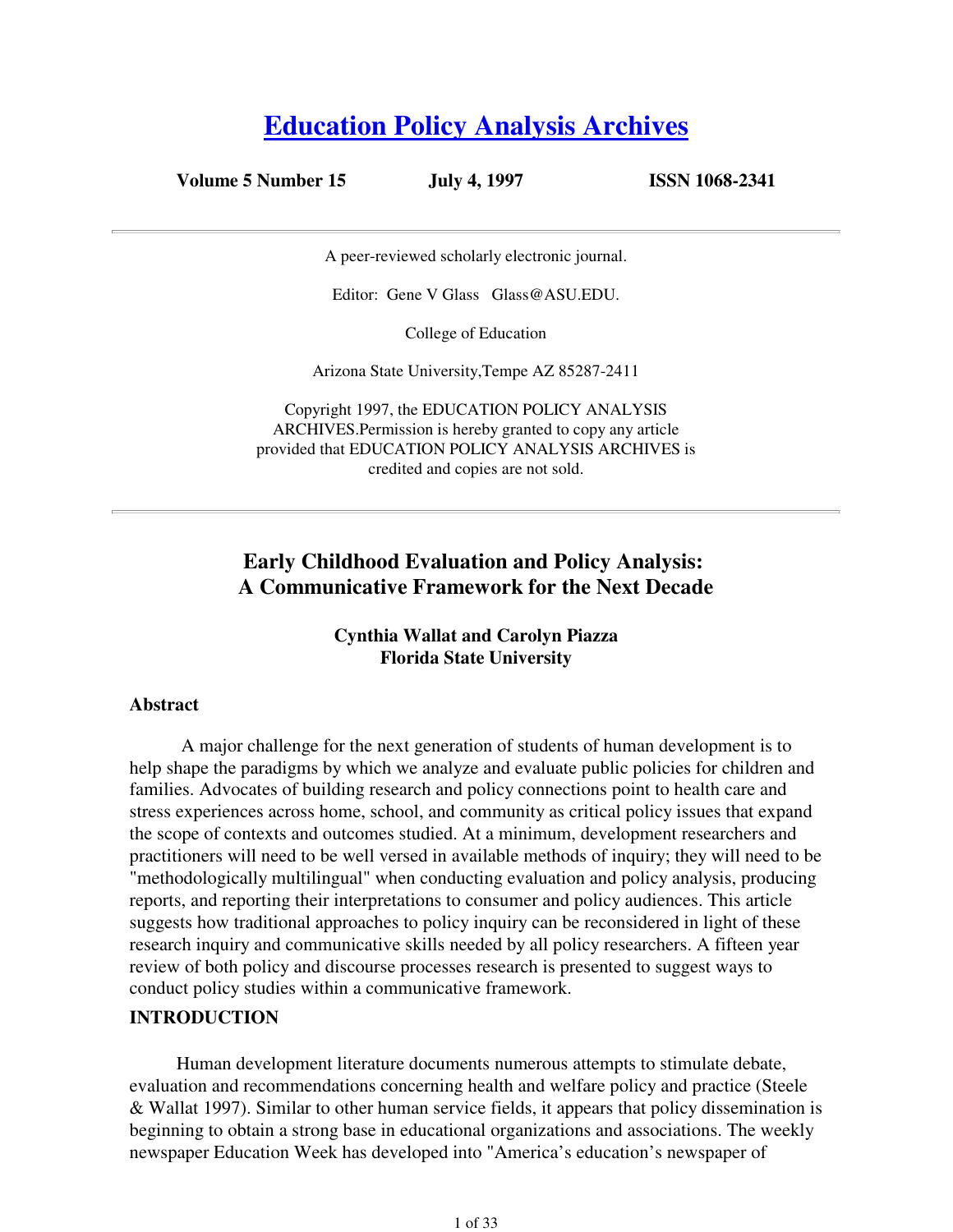record." The 20 thousand plus member American Educational Research Association (AERA) has ensured that dozens of educational policy presentations will be included in the annual meeting by advancing educational policy research to division status. Additionally, AERA editors recently devoted two issues of its premier journal, Educational Researcher, to include illustrations of building research and policy connections and the annual program was organized around the theme "Talking Together in Educational Research and Practice." Following this theme, the presidential address focuses on the questions, "How can we, as educators, create communication among professional educators, researchers and other public vested in education?" and "How can we explicitly convey a spirit of inclusion and discussion with all those interested in education? ( AERA Annual Meeting 1996, p. 51). AERA Council members are also working on building a strong base by adopting a policy emphasis in the organization's strategic plan. These goals include devising mechanisms on communicating research in ways that influence policy and practice and engaging in specific activities to encourage research that is meaningful and relevant to practitioners and policymakers (AERA Council Minutes 1997, p.41).

Edward Lawlor (1996) suggests that "it is hard to imagine how this approach would not lead to a view of [policy] analyses as mere marketing" (p.114). The conception of policy analysis as "more communication" within and across "more communities" is a symptom of nadir of purpose and rationale and a warning sign of vulnerability, drift and low status (cf. p. 111- 112). It is not enough to say that policy analysts will gain power to make claims within policy arenas by publishing products that discuss research in simpler, more engaging terms. Such blanket statements do little to establish a connection to discipline premises regarding utilization of information or the dynamics of diffusion between sociocultural systems within contexts of tension (Wallat 1995). As Lawlor points out, to become a vital profession policy analysis must establish its connection to the intellectual traditions of the field and the "much larger movement in the social sciences to explore narrative and linguistic forms of social constructs" (p. 112).

The work presented here builds upon our initial identification of intellectual traditions in policy research on the relationship between language and policy (Wallat & Piazza 1991). We agree with Lawlor's analysis of what is needed to move beyond blanket statements about communication and dissemination. However, we disagree with his negative judgment that recent scholarship on discourses such as narratives represents a "shaky" contribution to policy research. To anticipate the conclusion, we agree with Lawlor's (and others) caution that if policy analysis is to become a vital profession it must create the capacity to lead its' members to perform their work in accord with the intellectual tradition of policy analysis as variable functions of communication, forms of persuasion , and modes of presentation (cf., Lasswell 1970; Wildavsky 1977). We disagree with his judgment that attempts to apply new knowledge in the disciplines of linguistics to analysis of achieving this endeavor are insubstantial. As Laswell (1970) has argued, the achievement of status and recognition of policy analysis as a profession in academic and public arenas depends upon critically examining its distinctive outlook. Such critical examination of policy analysis' distinctive problem orientation and social process (or contextuality) frame of reference requires continuous search for parallels between disciplines. As we have elaborated in other reports on types of discourse analysis, the disciplines of linguistics converge in emphasize on examining social contexts and social processes (e.g. Wallat & Piazza 1988, 1991).

The theme of language and policy relationships in this paper builds upon our earlier identification of intellectual traditions in policy research that have emphasized the need for policy scientists to pay attention to variable forms of communication and community in the production of final reports. We illustrate here the relationship between language and policy by considering communication functions and tasks undertaken before the production of final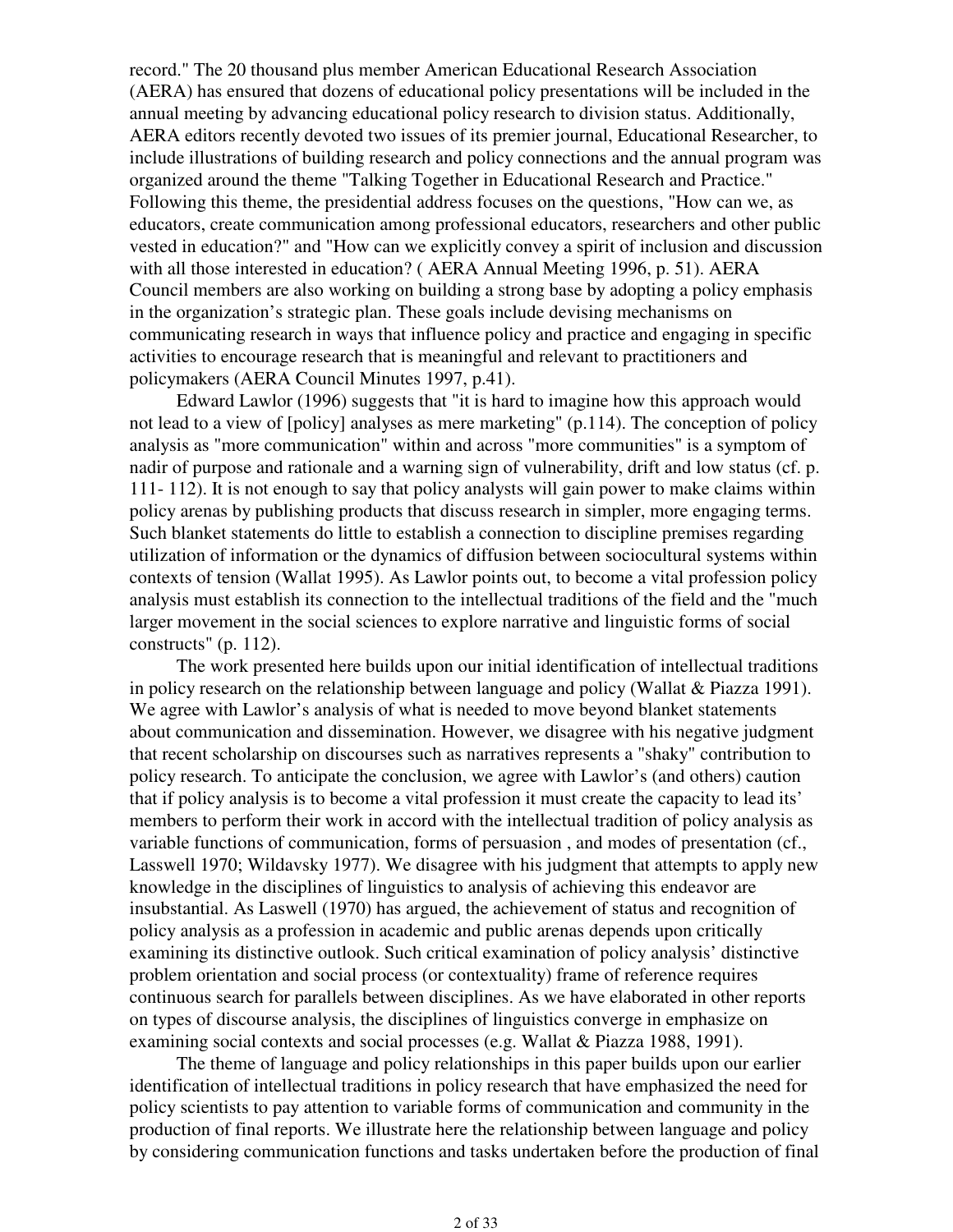policy reports. Given our professional interests in early childhood, we eventually narrowed a fifteen year set of examples of communication functions in policy analysis to early childhood policy studies. Our approach essentially follows Marshall and Rossman's (1989) advice to identify and name a process and construct and explore its attributes in a variety of functions. First, we decided to concentrate the review on illustrating the process of communicative functions as exemplified in AERA's policy journal called Educational Evaluation and Policy Analysis (EEPA). Second, we identified a set of language in public life constructs from multiple discipline studies of forms of communication and community. The illustrations of variable communication functions in policy analysis traditions then serve to point to connections to knowledge on linguistic forms of social constructs. The fifteen year review may also serve to suggest connections that need to be made to expand the scope of early childhood contexts and outcomes to address critical human development policy issues.

### **SKILLS NEEDED BY POLICY RESEARCHERS**

 It has become commonplace to expect that students of human development need to be comfortable with the basic concepts and underlying assumptions of social sciences inquiry in order to judge the results of early intervention. However, developmental researchers have argued that professionals are increasingly obligated - by scientific considerations, by societal demographics, by professional societies, and by moral persuasion - to address how their fields of developmental study can draw more direct links between their work and policy questions (MacPhee, Kruentzer & Fritz 1994, p. 713).

 Child and family policy experts also point out that expanded skills are necessary in order to help others decide which promises are reasonable for inclusion in public policy initiatives (cf. Datta 1983, p. 469). Datta (1982) predicts that just as methods used to disprove hypotheses drew "the best and the brightest" in the past, the use of approaches to explain what is tenable in development programs and policies research can attract a new generation of researchers who are "methodologically multilingual" (p. 144). As Lazar (1983) reminds us, the ground has been broken in evaluating the enduring effects and the practical economic implications of intervening in the contexts of children and families. At issue is how human development fields will face their diminishing ability to use classical analysis technologies in the light of social change and community sophistication. The scope of concern is reflected in expansion of development and policy agendas such as, (a) How and why some children and families fare better than others? (b) How and why a social structure, position, or system could or should affect the individual ? (c) Who benefits from early childhood programs? (d) Are some interventions more successful with some individual and social group capabilities acquired in social life? and (e) Where should scarce resources be allocated? (cf. Huston, McLloyd & Coll 1994; Hymes 1974; 1979). The technical tasks of developmental researchers will be to outline what advances are possible to available evaluation and policy analysis approaches in order to satisfy the expectation that investigations can draw more direct links with policy questions (Huston, McLloyd & Coll 1994, p. 282). Their theoretical task will be to become familiar with evaluation and policy analysis topics and approaches that have been undertaken within anthropology, economic, social psychology and sociology perspectives (Susman-Stillman, Brown, Adam, Blair, Gaines, Gordon, White & Wynn 1996, p. 7).

### **PERSPECTIVE**

It is no small task to become methodologically multilingual in order to consider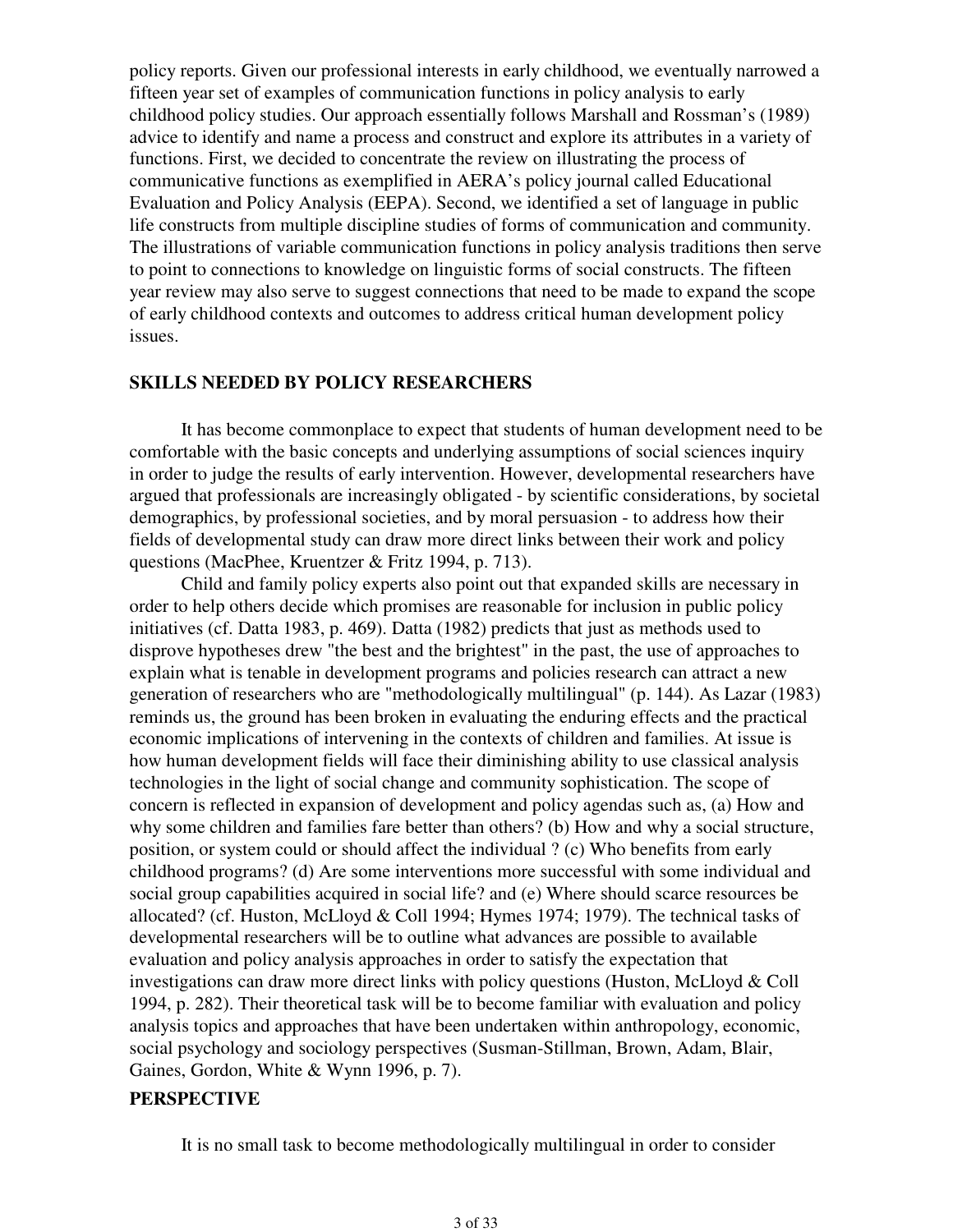critical social issues in a broader framework. Datta (1982) reminds us that the conduct of, and completion of, multimethod studies involves a considerable range of purposes, sequences, and functions. Distinctions of potential significance which have helped awake the nation's conscience to situations of displacement, life on the margins, and blocked possibilities (Note 1), are dependent upon communicating within both academic and political arenas. For example, Popkewitz (1991) points out that it is shortsighted to believe that the right mix of availability of public funding for intervention research -- and a group of researchers practiced in multiple approaches driven by competing assumptions about classical models of the change process--will be able to have an enduring effect on social, health and educational policy.

 Popkewitz reached this conclusion after examining reform efforts in the United States since the 1960s through an historical, philosophical and social theory framework. However, he also believes that drawing links between development research and policy questions might be able to have three long lasting contributions : (a) dissemination of the knowledge of disciplines along with the basis of these endeavors (i.e., making visible variable approaches of arguing, thinking, and "seeing" the world), (b) recognition that discipline knowledge produces a curious anomaly of explicitness and ambiguity (i.e., making visible the production of discipline knowledge as a "process that naturally involves ambiguity, tentativeness, and inventiveness as core dispositions" p. 140), and (c) advances in understanding of the functions of multiple inquiry approaches (i.e., making visible the link between policy research and policy proposals as social practices and social regulations of inquiry).

Popkewitz conceptualizes these three examples of long lasting contributions of development and policy research to demonstrate his concern with the need to expand support for development of social epistemology as a legitimate art of inquiry. As explained in his proposed options for considering the relation of researchers and social movements, social epistemology would consider the objects constituted as "the knowledge of policy" as a central focus. Within this focus, "the knowledge of policy" becomes a social practice amenable to inquiry; statements and words included in reports "are not just signs or signifiers that refer to fixed things, but are forms of social practice" (p.219). This conceptualization of the relationship between knowledge (epistemology) and power is intended as a means of making research practices such as evaluation and policy analysis accessible across multiple disciplines. As Wildavsky (1977) argues, "Analysis should be shown not defined" (p.10). Only through juxtaposition of available and manipulable problem solving means and resources can analysis be shown. "Who are we to say which field - law, sociology, social psychology, philisophy, history, anthropology, or whatever might make the best contribution to policy analysis?" (p.12).

 The next sections provide a starting point for venturing into the study of social practices of policy research. Overall, we address the possibility of alternative conceptions of policy research through presentation of a communicative framework for considering multiple approaches to evaluation and policy analysis. The nature and substance of approaches, considered as forms and functions of communication, include accountability, case study, discrepancy, ethnographic, experimental, expert opinion, illuminative, judicial, naturalistic, and responsive. The framework is based upon the assertion that what is--or will be--tenable is a constant in policy studies (Datta 1983). The idea that better knowledge produces better decisions is misleading. The types of skills and training needed to address critical policy issues require considering how a combination of policy approaches, or functions, may eventually lead to modest policy claims, contingent policy claims, or strong claims that warrant funds for continued investigation.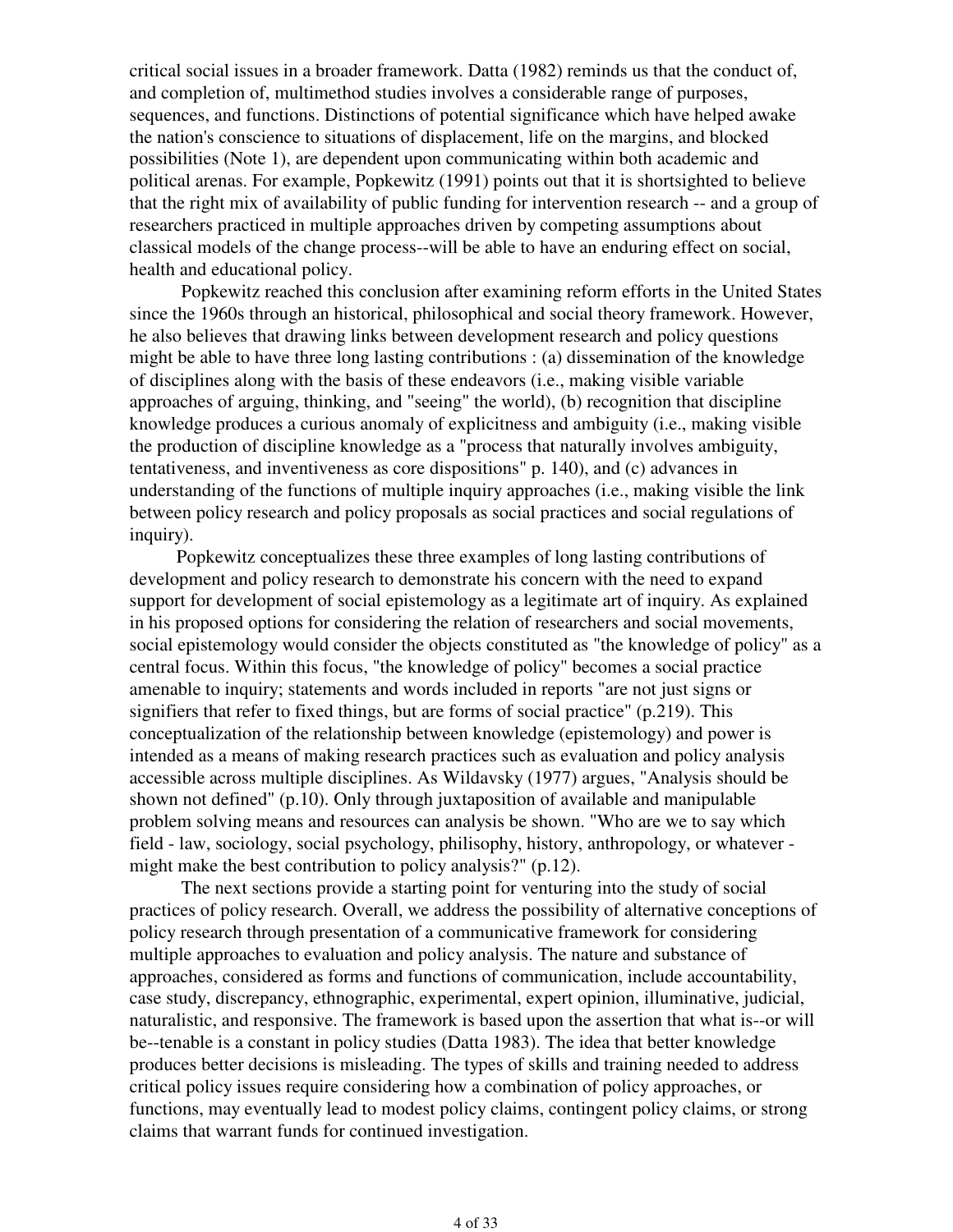### **THE CHALLENGE**

 The question of what is tenable involves a number of issues. (Note 2) Current accountability rhetoric suggests that providing convincing evidence of the "enduring effects" of public policy initiatives must include development of conceptualizations of educational and other social development programs as a means of initiating a reinvestment spiral from limited initial capital. (Note 3) The widespread adoption and use of metaphors such as "enduring effects," "opportunities for success," and "practical economics" by legislators means that development professionals must communicate positive accountability indicators, indicators that go beyond the repertoire of terms heavily relied upon in the discourse of psychometric research. Evaluations must demonstrate how programs both provide for local resources management and human resources management, employing relevant strategies of cultural, political or religious revitalization (Easton 1989). To uncover and explain such post early development effects requires that development professionals be well versed in traditional and evolving approaches to evaluation and policy analysis. Easton (1989) refers to this job skill as paying increased attention to "the notion of integrating the educational field," that is, paying increased attention to the multiple approaches to inquiry that have developed in the social sciences to help relate education to the rest of the social system (p.438).

### **VIEWING RESEARCH APPROACHES AS DISCOURSE FUNCTIONS**

 Addressing the growing number of calls for "multimethod" evaluation and policy analyses (e.g., Green, Caracelli, & Graham 1989; Caracelli & Green 1993), does not have to start from scratch. Recent analysis of a decade of contributions to the communicative functions of policy analysis has highlighted convergence with several decades of advances in understanding the semantic and pragmatic aspects of communication and the multiple communicative resources individuals have at their disposal (Wallat 1984; 1991a). For example, the development of detailed procedures in descriptive linguistics since the 1960s has resulted in empirical explorations of multiple communicative resources which encompass notions of negotiation, accommodations, and pluralism.

 Lakoff's (1990) formulations of language use as power and language resources as a composite of the three properties of form, function, and meaning, is especially valuable in two ways to policy analysis. First, such formulations about language resources provides a theoretical framework for acting on 25 years of advice by policy researchers to pay attention to language (e.g., Benveniste 1991; Smith 1992; Wallat & Piazza 1991). Second, advances in understanding the semantic and pragmatic aspects of oral and written communication are especially valuable in meeting the responsibilities of evaluators. At a minimum these responsibilities include awareness of particular applications of language in accomplishing everyday events, in accomplishing variable functions of the social sciences as academically institutionalized inquiry, and accomplishing variable functions of policy directed work in the contexts the researcher hopes to study (cf. Borich 1983). As Lakoff points out, "the trick for all of us is to grasp the generalizations, the larger picture. What is the connection between the form [function and meaning] of a communication and the power it provides its' user.... All language is political; and we all are, or had better become, politicians" (pp. ix, 2).

### **SCOPE OF THE REVIEW**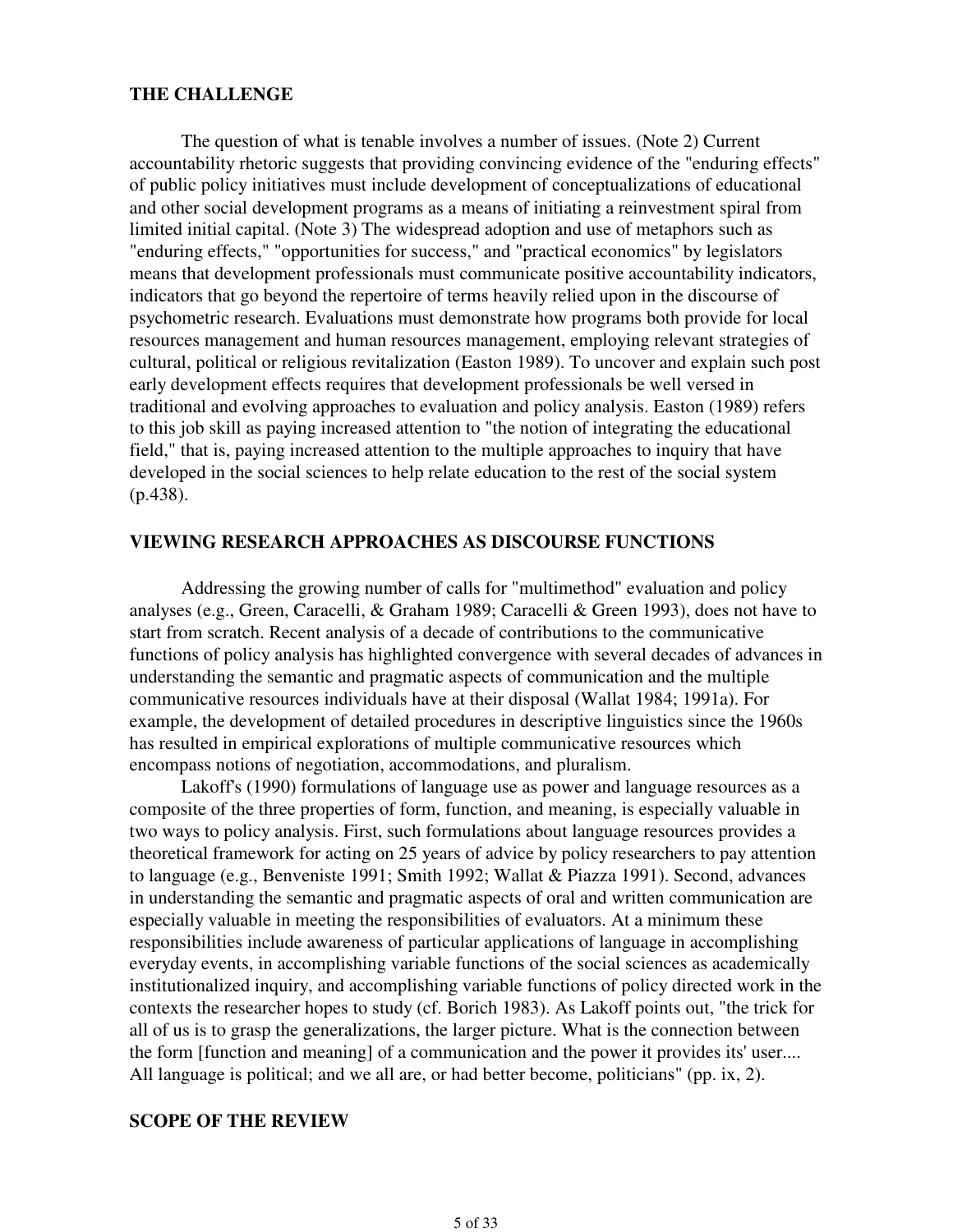The sections that follow deal largely with assertions about language resources by demonstrating the contributions of discourse process research to policy work. Section one sets the stage by presenting a 15 year compilation of policy analysis approaches in terms of their primary communicative functions. As elaborated upon in section two, the concept of functions of language is one of 9 key linguistic concepts that parallels the theoretical and practical interests of policy work. One purpose of the policy work compilation in Section one is to establish a connection to the intellectual traditions of the field and the movement in the social sciences to explore linguistic forms of social constructs. Demonstrating parallels between social practices and inquiry functions across disciplines is an untapped resource for individuals as they move towards the complex role of a full- scale policy scientist who is knowledgeable of the policy process and knowledgeable in the policy process (Lasswell 1970). An example of one scholar's move towards policy research points to the benefits found in becoming aware of types of discourse analysis available. Conquergood's (1991) work in international war zones and inner city Chicago led him to explore historically the disagreements that are part of the organization of social sciences' struggle with "deep epistemological, methodological, and ethical self-awareness" (p. 179). His identification and analysis of such parallels across the social sciences led to becoming reflective about the kinds of knowledge and their attendant discursive styles that get reconstituted and privileged in social science research propositions and research practices. "And, most importantly for critical theorists, what configuration of socio-political interest does a disciplines' scholarship serve" (p. 193).

 Section one illustrates some first steps that can be taken to address some of the scrutiny issues that need further reflection in the latest wave of attempts to recalibrate research with a focus on social practices (cf., Cohen & Garet 1975; Rein 1983; Schubert 1980). The section includes an introduction to ten classical evaluation and policy analysis approach categories; it outlines discourse concepts for building a communicative framework for considering these categories in the remainder of the article. This section one outline serves as a strategy to organize references to fifteen years of educational evaluation and policy analysis studies that used these approaches and present concepts from research on discourse processes as a new way to think about evaluation and policy analysis. The policy research reports that are included as illustrations of the communicative functions of policy analysis were selected based upon two criteria. First, the authors of the reports included statements which referenced how they intended to build upon one of ten most frequently reported approaches in the American Educational Research Association's (AERA) policy journal which has recently completed its first 15 years of publication (i.e., Educational Evaluation and Policy Analysis). The second criteria for review and selection of 46 early childhood policy reports was that the authors included elaboration of the functions and procedures of the approach they used.

 The discussion of projects included in the fifteen year compilation highlights a point of convergence across the concerns of evaluators and policy analysts, development and discourse processes researchers, and critical theorists: the need to reconsider how social sciences research approaches are capable of serving the social-communicative function of expanding the classical conceptual and methodological focus on institutions and organizational goals to include individuals and their beliefs, interactions, interpretations, and alternative reactions and responses. Having related early childhood research with intellectual traditions in educational policy work as well as sociolinguistic work, section two suggests ways of enhancing this relationship. It reintroduces the nine communicative framework concepts that may help child, family and community researchers include attention to discourse processes as they keep abreast of new policy work and/or participate in evaluation and policy projects. From a communicative perspective, the framework supplies a central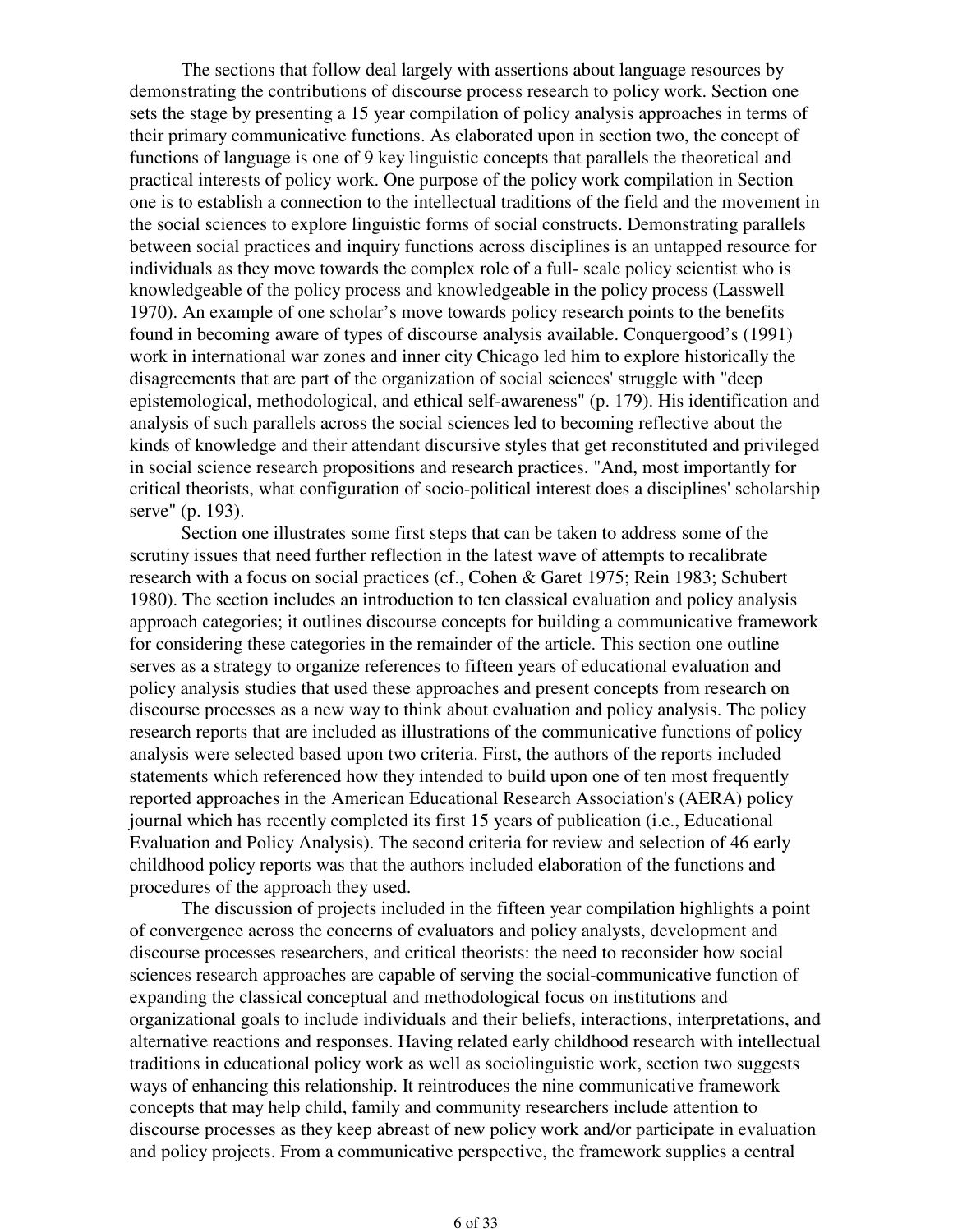motif for considering how the next generation of analysts from multiple fields of developmental study can draw more direct links to policy issues by: (a) learning to define policy work as a social event that serves communicative functions, and (b) learning to become methodologically multilingual through the use of metacommunication tools throughout the research cycle.

 The third section illustrates how a communicative framework may be maintained in future evaluation and policy work by presenting a sample of procedural details from the research approach reports compiled in section one. The procedural details are offered as examples of the nine language and policy concepts--or metacommunication tools- introduced in section two. Following sociolinguistic analysis aims, the purpose of using these concepts to scrutinize and design policy studies is to keep ourselves and others appreciative that "language is not just something that shapes our understanding of the world, but also a tool by which we can discuss and evaluate these same understandings" (Nielsen 1995, p.11). We introduce and explicate the concepts in this article as a strategy to help the next cadre of development and policy researchers develop an initial assessment of the conditions of possible communication in the design and conduct their policy studies. Once such conditions are identified, it will be possible to address the larger issue of what we do with our research material and how we represent human action and context (cf., Grimshaw 1987; Popkewitz 1991; Risemann 1993; Wallat 1991a; 1991b).

## **LINKING EARLY CHILDHOOD RESEARCH, EDUCATIONAL EVALUATION AND POLICY ANALYSIS, AND LANGUAGE WORK**

 Early childhood research has a long history in the United States. Recent reviews acknowledge over 60 years of efforts by organizations such as the Society for Research in Child Development to contribute to the development of policies that influence the lives of children and their families (e.g., Stevenson & Siegel 1984; Wallat and Steele, 1997). One indication of how educational researchers have included consideration of early childhood evaluation and policy analysis can be found in the content of reports published in the first fifteen years of the AERA journal which was established to professionalize the subject of evaluation and policy analysis.

 Tables 1 and 2 demonstrate that locating multiple functions of early childhood evaluation and policy analysis approaches is not difficult. The educational evaluation and policy analysis approach categories listed in Table 1 represent a compilation of over 130 policy reports which have been published since 1979 in EEPA. Matching the sample of articles to the labels used to flag ten approaches used by contributors to EEPA was quite straightforward: the approach type was often included in the title of the article, and / or the researchers included statements in their EEPA articles to introduce these generally known labels of the functions served by these approaches (cf. Stake 1981).

 Authors of the evaluation and policy studies used to compile the numerical chart in Table 1 are identified in Table 2 along with the topic studied. Again, these references are organized according to the particular approach category the authors used to flag their project findings or approach discussion. Table 2 also identifies the authors of 46 evaluation and policy articles concerned with early childhood. To minimize the arbitrary nature of most categories used in compilations or reviews of reports, we relied on the emphasis each author presented in their article to decide about inclusion of reports into the approach categories labeled accountability, case study, discrepancy, ethnographic, experimental, illuminative, judicial, naturalistic, and responsive. If the author(s) gave attention to more than one approach, the article is cited more than once.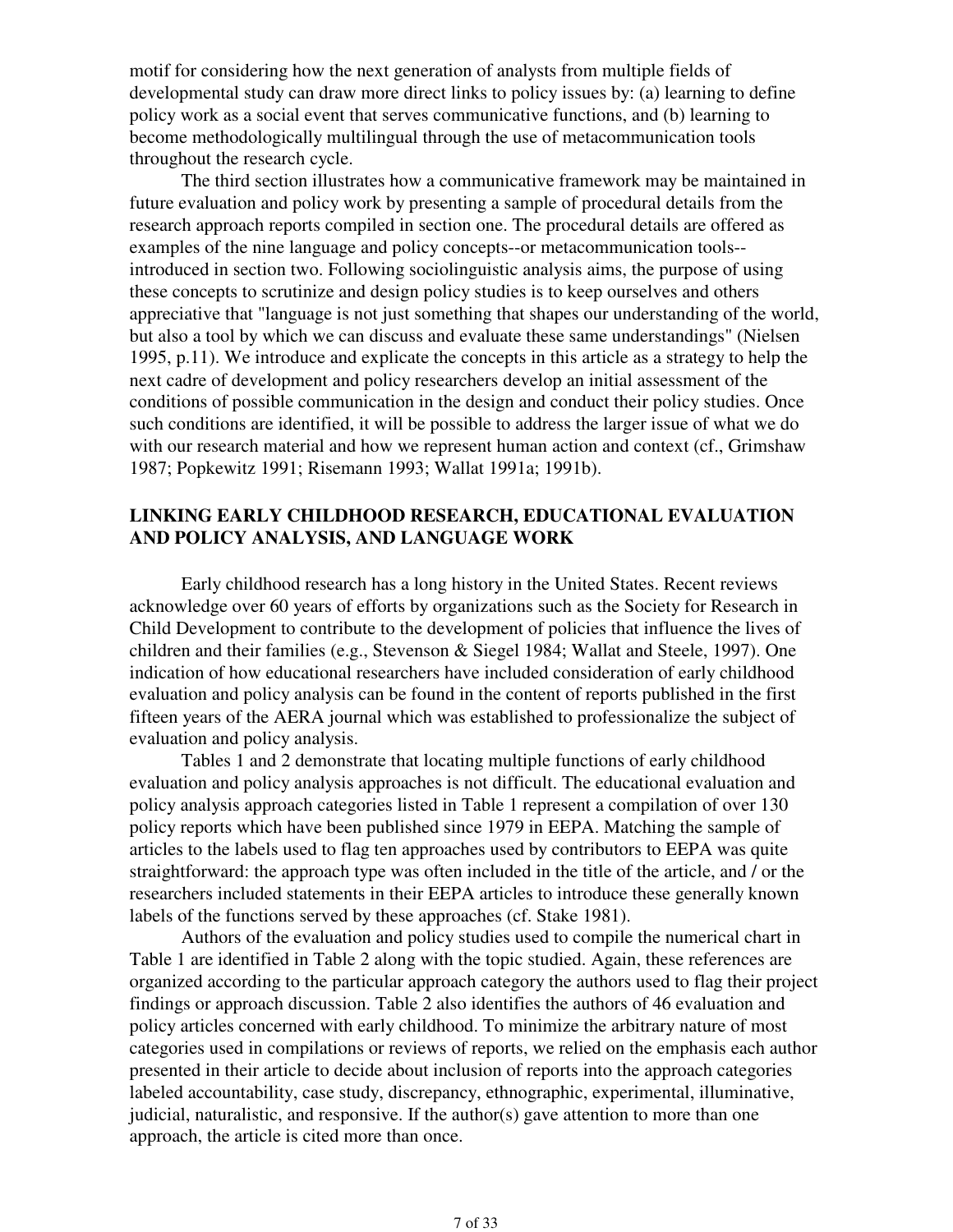# **TABLE 1**

# **Functional Targets of Analysis of Ten Approaches Used in Educational Evaluation and Policy Analysis (cf, Stake, 1981b)**

| 1.1. Collection of policy reports highlighting the following 10 discourse functions: |  |
|--------------------------------------------------------------------------------------|--|
| to assure laws, policies, rules, contracts, are honored                              |  |
| to concentrate on a single case and its complexity                                   |  |
| to emphasize formal objectives and their contrasts and impact                        |  |
| to emphasize cultural relationships                                                  |  |
| to report "controlled" treatments that aim toward assessment                         |  |
| to organize information around providing feedback for<br>decision making             |  |
| to portray situations as readers themselves may see things                           |  |
| to optimize presentation of the cases for and against                                |  |
| to observe ordinary events in natural settings                                       |  |
| to fix on meanings and concerns held by key constituencies                           |  |
|                                                                                      |  |

## 1.2 Total Number of Approach Discussions/Examples

| Approach         | Number of Discussions of<br>Approaches | Number of Early Childhood<br><b>Discussions Reviewed</b><br>$(1979-1994)$ |
|------------------|----------------------------------------|---------------------------------------------------------------------------|
| accountability:  | 17                                     | 10                                                                        |
| case study:      | 17                                     | 12                                                                        |
| discrepancy:     | 5                                      | 3                                                                         |
| ethnographic:    | 8                                      | 1                                                                         |
| experimental:    | 11                                     | 9                                                                         |
| expert opinion:  | $\overline{2}$                         | $\overline{2}$                                                            |
| illuminative:    | 5                                      | 1                                                                         |
| <i>judicial:</i> | 9                                      | 5                                                                         |
| naturalistic:    | 8                                      | $\overline{2}$                                                            |
| responsive:      | 5                                      | 1                                                                         |
| <b>TOTAL</b>     | 87                                     | 46                                                                        |

# **TABLE 2**

# **2.1 Authors Cited in the Review and Topics Covered In Articles**

| Approach        | <b>Authors</b>          | Topic   |
|-----------------|-------------------------|---------|
| accountability: |                         |         |
|                 | Barnes & Ginsburg, 1979 | Title 1 |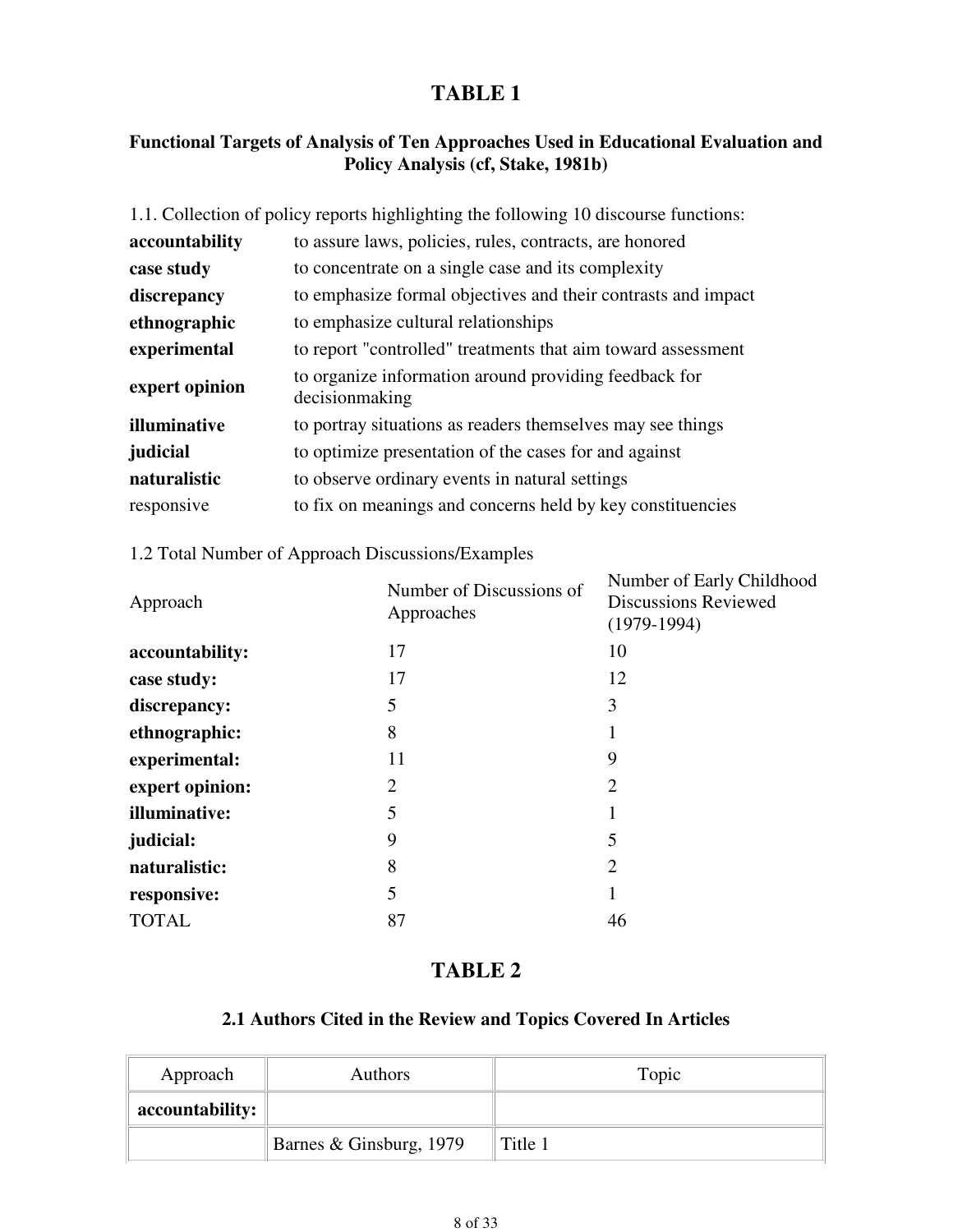## **USING A DISCOURSE FRAMEWORK FOR EVALUATION AND POLICY ANALYSIS**

 Discourse concepts can be used by evaluators and policy analysts to enhance their profession's accomplishment of three tasks: (a) considering what gets defined and who does the defining, (b) contributing to qualitative insights, and (c) articulating variable interpretations of policy contexts and outcomes (cf. Lakoff & Johnson 1980; Gumperz 1982; Cronbach 1975). Policy researchers may find that the concepts are useful in day to day work on a variety of projects. For example, as individuals involved in a particular project begin to work with each other, they begin constituting events in the formulation, design, and conduct of a policy study. While some may consider such events as simply routine, discourse research provides insight into the resources individuals rely upon to define the situation and establish their work within participant structures, as well as insights into the social and cognitive processes embedded in the enactment of routines.

 The nine concepts previously defined in Table 3 are used in discourse studies to identify and explain variation in functions, forms, and features of communication across home, community, business, school and other institutional settings. On a cautionary note, evaluators and policy analysts unfamiliar with sociolinguistics research may find that prior notions about language, social organization, or development interfere with their ability to understand these nine concepts. While public media and workshop brochures offer exhortations on a perceived decline of clear writing and speaking, discourse researchers provide representations of oral and written language in quite different terms. To capture the indefinite and precise features and resources of language, discourse researchers use descriptors such as inherent ambiguity (e.g., Crystal 1980); inherent indeterminacy (e.g., Dore and McDermott 1982); inherent variability (e.g., Hymes 1979); and inherent, inextricable links between the referential and social aspects of meaning in language (Erickson 1978). With these notions in mind, discourse researchers would tell an audience of policy researchers that even a hypothetical society of all standard language speakers and writers would show detectable variations in expectations about language fluency, expressiveness, and use of styles (cf. Becker 1988; Hymes 1979).

 Individuals and social groups have constructed a variety of conventions to deal with the resource and constraint features of language. Such conventions are visible in individuals' and social groups' ideology and values regarding communication standards; what is considered "clear and precise" in one code may not be considered "clear and precise" in another's code of socialized correct conduct. Therefore, a key to understanding the organization of -- and social practices of -- oral and written discourse functions in a particular policy project is to learn how to become aware of the "rules" or conventions clients and audience have about the use of language. Hymes (1979) refers to this as undertaking observation of an organization of these means, roughly a "what" and a "how."

A key to the organization of language in a particular culture or period is restriction of free combination of "whats" and "hows," the things that must be said in certain ways, the ways that can be used only for certain things. The admissible relations comprise the admissible styles. In effect, the study of language is fundamentally a study of styles. (Hymes 1979, p. 8)

In other words, in order to begin to "see" the inherent characteristics of oral and written texts in operation, to "see" how situations, roles, and activities affect and shape ways of using language, we need to go beyond questions of rules of grammar, or rules of production, in the design of educational evaluation and policy analysis. Lasswell (1970)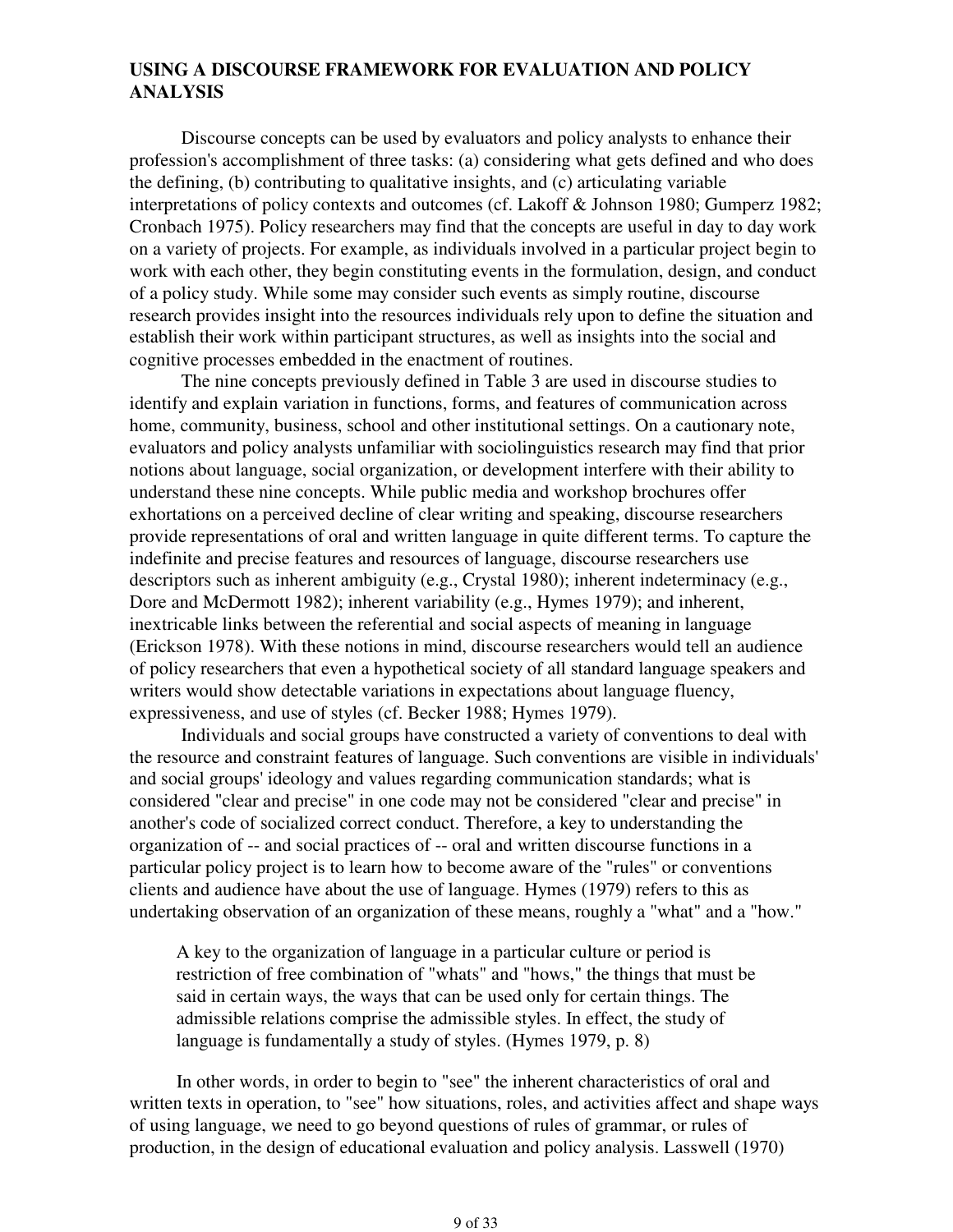anticipated this problem and advised policy researchers that their well established categories and neologisms in formulations of policy and society did not have to be dropped. "In the future [policy researchers] can re-edit [their] terms in ways that increase the interconvertability of jargon systems" (p.16). More recently the work of students of discourse systems have added further specifics to Lasswell's premises on thinking and talking about policy and society. What is required is awareness of the social meanings attached by individuals or groups to variations in oral and written styles and an awareness of individuals' or group attitudes or notions about language. The definitions in Table 3 are a beginning.

 *Functions of language.* The question of how individuals communicate information and persuade others in actual situations is still far from being resolved. Some have observed that "it is not words which mean things but [individuals] who, by words, mean things; that a statement does not represent a fact but that [individuals], by a statement, mean facts" (DeMauro 1967, p. 2). Yet discourse researchers argue that finding answers to questions about how information and persuasion are used to create certain rhetorical effects and how they can be analyzed requires paying attention to how ordinary forms of communication are empty by themselves. "As in architecture, form is function, and is meaning as well" (Lakoff 1990, p. 27). They attempt to persuade human service professionals that it is possible to develop understanding of how day to day talk and writing is a composite of all these aspects. Lakoff (1990) recommends that we begin to think about what we read and hear from the vantage point of a schema/frame she refers to as a three-sided triangle. She uses the concept of schema/frame in terms of its usefulness as a metacommunication tool; the metaphor "three sided triangle" can guide our observations about how functions of language are a reflection of beliefs about speaking and writing in the policy contexts we are studying. For example, if we are conducting an "accountability" study, we need to become aware of the meanings that the contract monitors as well as intended informants and report audiences associate with the abstract concept "accountability." Lakoff's suggestion of focusing on a three-sided triangle is a reminder to ask ourselves , How are the forms of language related to the uses we and others make of them?  $(p, 6)$ . Hymes' (1972) contends that such questions provide a primer for observing pluralism in day to day actions. People who know the same sounds, words, and syntax may not know [other individuals'] rules for interpreting [such sounds, words, and syntax] as requests or commands; [as signals] for the topics that can be introduced ...; [as signals] for taking turns and getting the floor; for making allusions; avoiding insults, showing respect and self- respect in choice of words, etc. (Hymes 1972, p. xxxviii). Mutual understanding depends as much upon common linguistic means, in the narrow sense, but also on being aware that reaching understanding involves negotiation about how those who want "more communication" reach agreement about ways of using and interpreting speech.

 The point both Lakoff and Hymes make about linguistic means is that speakers and writers already have resources they can use to begin to analyze these facets of public discourses more precisely. Policy research critics such as Garnet and Cohen (1975), House (1979a), and Sadler (1985), argue that educational policy researchers might pay attention to the repertoire of choices speaking, listening, writing, and reading communication resources comprise. To date discourse researchers have illustrated how variation in form can begin to be thought about through considering a relatively few general categories of functions of language (i.e., getting things done; controlling the behavior of others; telling about oneself; using forms of personal expression and social interaction; finding out about things; communicating something for the information of others; and, relating to contexts of use as speaker, listener, writer, and reader) (cf. Wallat 1984, p. 24-25). Essentially, those who speak and write for public audiences are attempting to solve the problem of creating what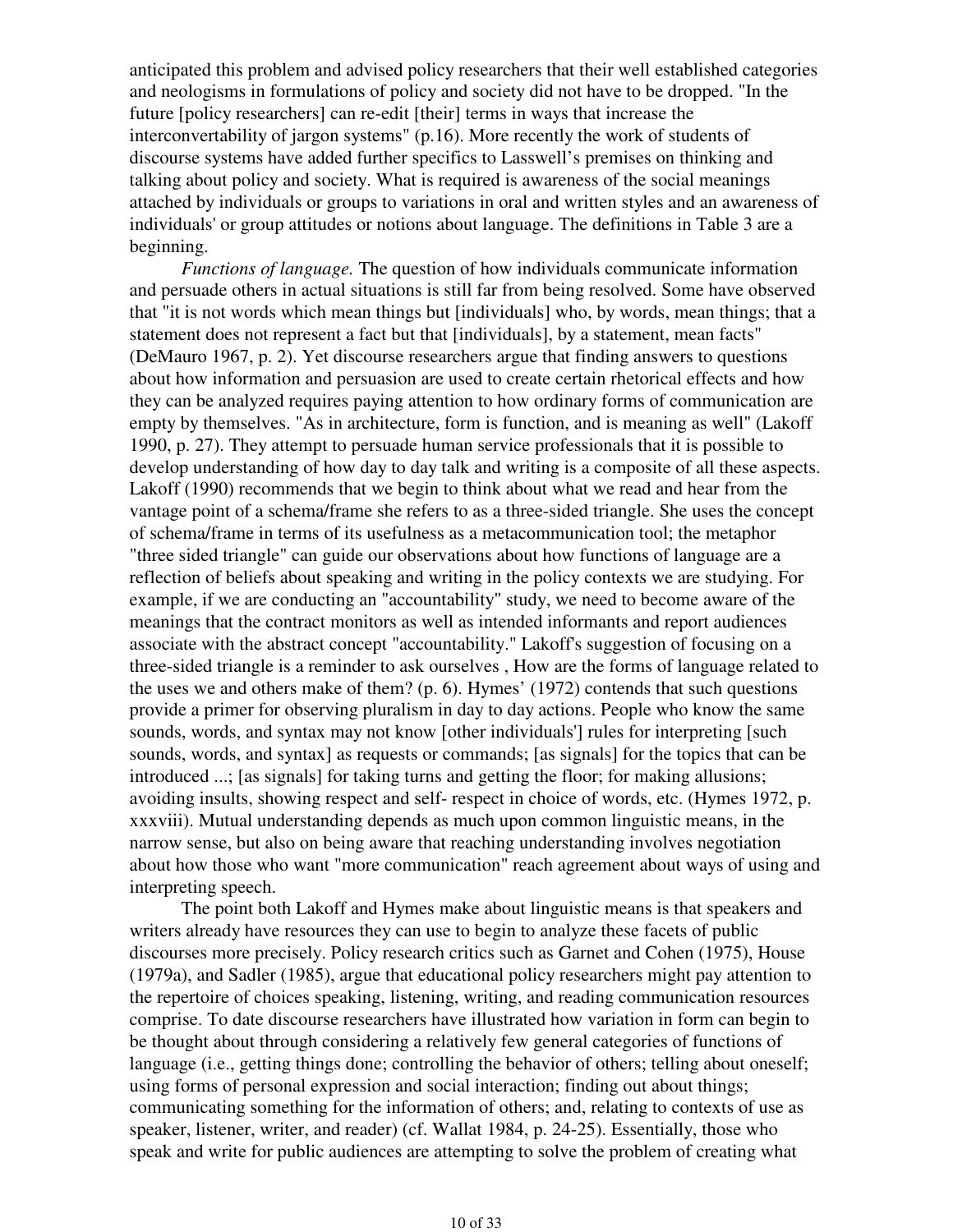discourse researchers refer to as the 'textual' function, whereby [oral and written] language becomes text, is related to itself and to its context of use. Without the textual component of meaning, we should be unable to make any use of language at all. (Halliday 1973, p. 44)

 Halliday's (1973) definition of functions of language in Table 3 is essentially a proposal to adopt a functional viewpoint and, thereby gain ideas about how "meaning is related both to the internal structure of language and to the social contexts in which language operates" (p.8). Functionally the choice of a word or phrase "may have one meaning, its repetition another and its location in structure yet another" (p. 109). More specifically, there is a professional development benefit which is derived from awareness of the functions and formats of special languages or codes across participant structures; it is an appreciation of the multiple resources which results from the variations possible in both oral and written discourse forms, and the resources we can use to meet the myriad demands made on participants' communicative competence (cf. Cazden 1986, p. 437).

*Language per se is ambiguous.* Discourse researchers have presented some interesting examples of miscommunication that can be traced to the ambiguity of language. Of particular interest to readers interested in further considering Popkewitz' conclusion about the conditions necessary for long lasting contributions that linking development and policy research can make to academic disciplines (see Perspective section above), are studies that build upon the definition of "ambiguous" in Table 3. For example, a study at the Center for the Study of Writing (University of California, Berkeley) illustrated how educational policy analysts can create opportunities to analyze a large number of different reform polices aimed at inducing change by targeting major components of the instructional methods that are at the core of schooling ( i.e., assignments, tests, grades, distribution criteria). Fillore and O'Connor (1986) combined knowledge gained from decades of policy research on schools as social systems and cultural systems resistant to change, with decades of language research discussions on how prevailing instructional assessment frameworks can be approached in terms of calls for socially responsible testing and assessment in a culturally pluralistic society. They demonstrated language ambiguity by illustrating the various ways students justify their choices for answers on reading and writing tests. Following Chafe's (1977), Florio's and Shultz' (1979) investigations of production and comprehension from the conceptual vantage point of language per se is ambiguous, Filmore and O'Conner's direction for policy studies of instructional assessment pointed out that there are differences in how individuals choose to make summarizing statements about the same topics. Among the choices identified to date are: (a) begin by summarizing an event and then giving details, or (b) build up details and then present the summary at the end (Filmore and O'Conner 1986). These discourse forms--or arrangements of sentences--are just another way of demonstrating and illustrating Freedle's (1980) compilation of findings across ethnographic studies of language use: first, that language forms are necessarily incomplete in specifying the full intentions of writers and speakers and so individuals choose schemas to help guide their selection for an answer; and, second, that language per se is ambiguous and so to comprehend an oral and written text individuals must necessarily initiate some interpretative frames to fill in needed information.

 In other words, the concept of language per se is ambiguous is a schema/frame that is useful as a metacommunication tool for answering what must the next generation of policy analysts consider ... what can they strive to do in order to: (a) realize that what is not said is as important as what is said, (b) recognize the importance of ambiguity for creating choices or options, and (c) recognize the evolving nature of meaning, perhaps by considering Lakoff's image of a three-sided triangle.

*Interpretative frames.* The Table 3 glossary defines interpretative frames visible in and across functions of language. The definition is presented along with two questions to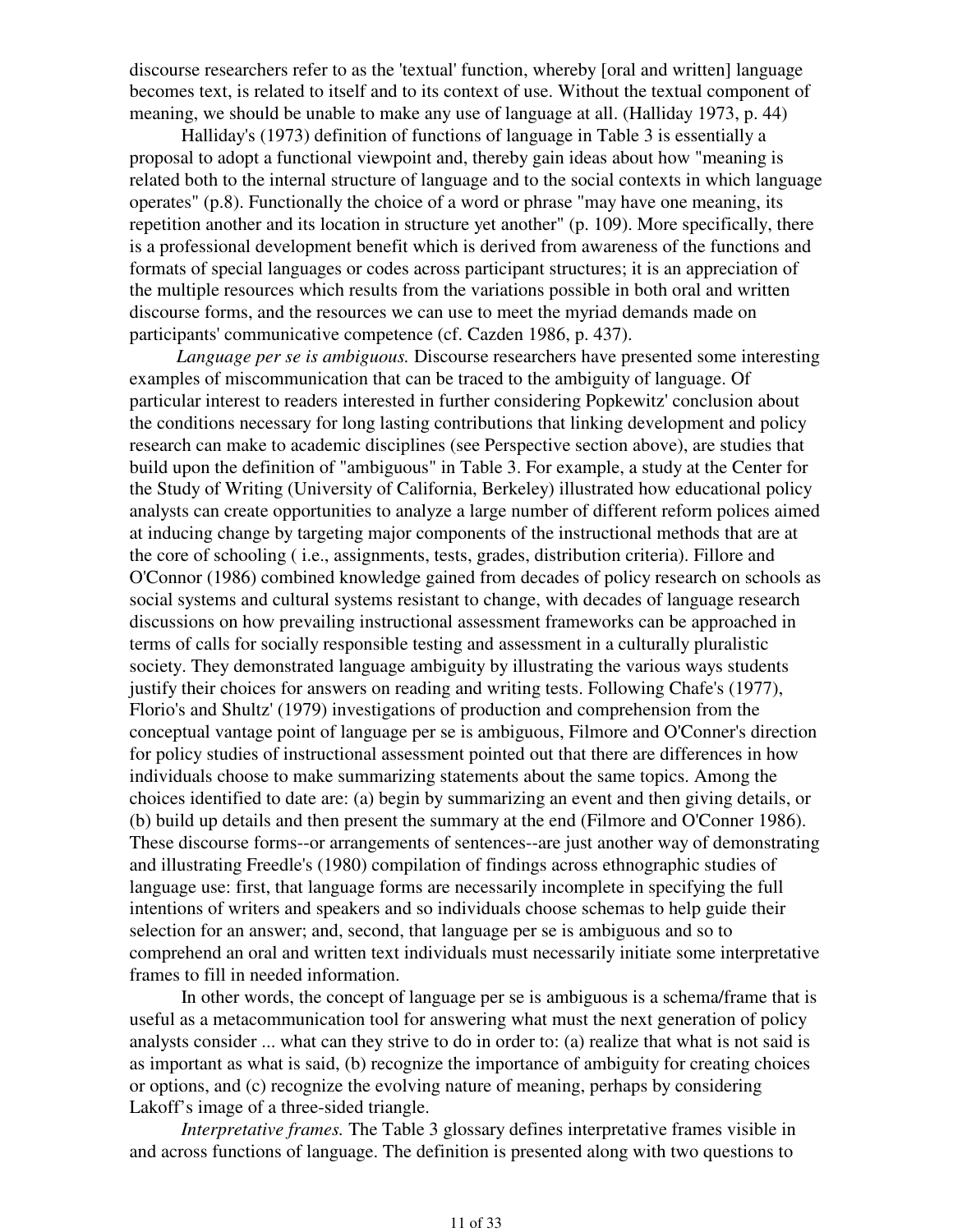guide discovery of what is visible in and across functions of language that will be encountered in the social contexts policy researchers target for data gathering. The demonstrate that the concept of interpretative frames can be effectively used to develop inquiry statements for studying communication and change across the time frame of educational evaluation and policy analysis projects (cf. Freedle 1980; Hymes 1979; Gumperz & Cook-Gumperz 1982). This goal, of course, sounds quite ambitious. However, identifying and using language and policy concepts in research essentially involves making explicit the discourse resources we all have. For example, the chances of becoming explicitly aware of the idea of interpretative frame (and linking this concept to professional actions) seems particularly optimistic given the fact that educational policy researchers have had experience in using this language resource. One observation in research utilization literature is that different consequences can be anticipated from an author's use of academic, bureaucratic, or legal features of language (cf. Wallat & Piazza 1991). For many, these implicit understandings of the construction of meaning, and meaning in context, undergird their choice of specific discourse devices to persuade, inform, proclaim, or develop an argument. In other words, the conventions used to help make intent and meaning connections in the audiences' mind essentially adds up to constructing an interpretative frame.

 This brief illustration of interpretative frame shows that intelligibility, or dealing with ambiguity, is not contingent upon finding an illusive set of "perfectly clear words" to connect intent and meaning. Rather the constraints and contingencies individuals take into account in constructing an interactive frame are the resources used to help disambiguate the authors' or speakers' intent (cf. Gumperz 1982a, 1982b; Wallat & Piazza 1991; Grimshaw 1987 ).

*Schema/frames.* Discourse theory and research address the consequences of background and other interactive experiences apparent during particular institutional routines in educational, health, and social services. Notions of knowledge structure and interpretation have been the object of study for a long time, and recent formulations of the concepts of frame and schema try to capture cognitive and socio-cultural dimensions of variations in and across contexts. For example, a recent attempt to answer how can we study comprehensive services for children and families built on the definition of schema/frames presented in Table 3. The idea of static schemas as personal understandings, relationships, values, goals, and interests held by individuals (in this case professionals and parents schemas about education and health, and what an educational and medical service should or can do to deal with educational or health matters) was combined with the idea of interpretative frames to investigate the ways in which activities conducted and actions taken in a comprehensive services identified and dealt with ambiguity and a mosaic of schemas (cf. Tannen & Wallat 1993).

*Participant structure.* There are several possible ways to arrange silence or articulation of multiple schemas and interpretative frames within the basic framework of verbal and nonverbal communication use in public life, including attempts to plan and deliver comprehensive services. Philips (1993) refers to these arrangements as "participant structure." These structural arrangements of discourse may fall into many different categories. In one type of participant structure one individual may address the entire group, or the talk may flow as if first - come - first - served reporting turns were being taken. Other participant structure arrangements include attention focused on one-to-one encounters between individuals, or attention focused on specific materials.

 Studies of participant structures have identified an extensive set of context cues and strategies individuals use to constitute participant structures. At the same time such studies point to the use of a variety of meanings or interpretations for these context cues by both the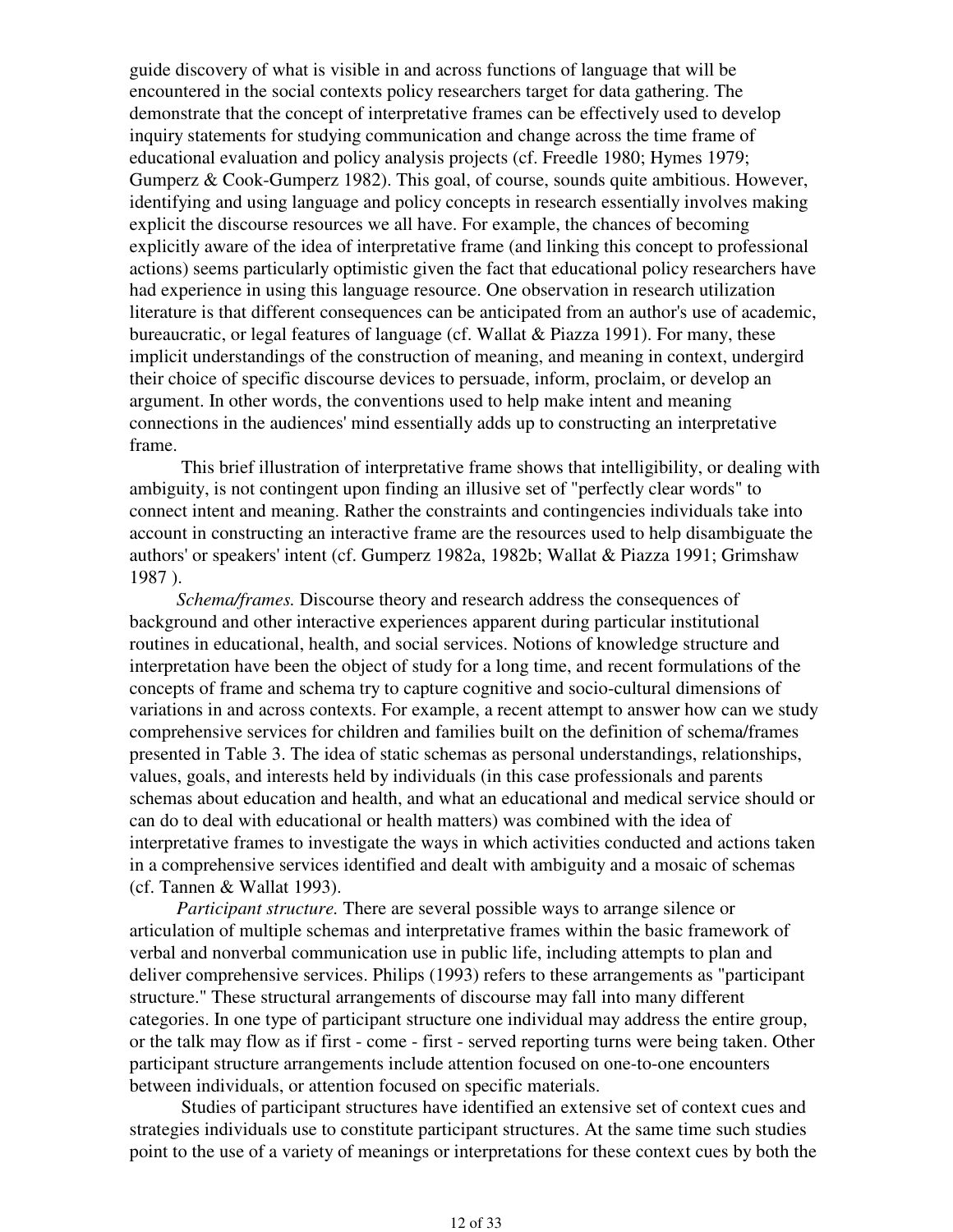researchers conducting the study and those participating in the project. Understandings of variant features of language use have led to new descriptions of the most common ways people verbally or nonverbally acknowledge and incorporate, or fail to incorporate or ratify, speakers utterances in and across participant structures (cf. Wallat 1984). Identifying and considering these cues and strategies can provide understandings of the links between the enactment of a particular policy and the participant structures in use during a project.

 *Construction of social norms.* Giving recognition to identifying and considering the social and cognitive processes related to presenting information and group problem solving across participant structures centers on recognition of individuals as interpreters of their world(s) and as sources of influence on others. Based on this conceptualization, and in light of research on participant structures, the concept of construction of social and cognitive norms as process is proposed in discourse studies to contrast the view of norms as a discrete set of rules inculcated into passive participants (Wallat & Green 1982). As the definition in Table 3 points out, individuals must negotiate a complex system of arbitrary norms and rules within the forms of communication in today's social institutions. Norms and rules are arbitrary in the sense that definitions of the meanings of social situations, and situations in which not all rules and expectations are clearly stated, are evolving. Research analysis of social groups have added to the growing appreciation of norms of discourse as rules which can be modified, checked, suspended, terminated, and recommenced. These variable "correctness" rules for written discourse can be added to our understanding of variable "correctness" rules about speech: when to speak, how to speak (i.e., what gestures, movements, intonation, stress, and pitch features should be used), how to get a turn, how to digress from a topic appropriately, and to whom messages should be addressed. In order to establish and maintain social interaction, the participants must have agreed upon signals for beginning and ending a single social occasion. Therefore, the problem facing those concerned with identifying variable social norms or sociolinguistic rules for knowing when to speak is to capture the elements of a group's system of signaling coordination conventions including not only verbal statements but the participant's gestures in relation to objects or other persons in the environment (cf. Wallat & Green 1982, p. 101, 118).

*Enactment of routines.* One routine interpretation task that flows from attempts to construct social norms through changes in policy is the placement of children, youth, and adults in a host of human service programs (Szanton 1995). The way in which such everyday decisions are reached (or how information regarding these decisions is distributed in institutional settings), cannot be described simply by adding a few more factors to a comprehensive services model or to a model of social operation. Mehan's (1984) explication of the concept of enactment of routines defined in Table 3 suggests several possibilities for advancing our knowledge of an organization's functions in relation to changes in policy. The use of this concept in educational policy studies could help us consider how policy can be understood less as a set of "acts," "choices," and searches for "reasons" and "motives" and more as end results or consequences of variation in functions of language, interpretative frames and participants structures. Such study can stem from two interests. The first interest, as introduced above, is conceptual; to redefine production of policy reports as both an analytical and political opportunity for identifying certain social practices as symbolic of frames, participant structures and language functions that can signal to policy researchers possible interpretations held by individuals about policy objectives, choices and consequences. The second interest, also implied above, is practical. The next generation of policy researchers can be the benefactors of advances in understanding the advances in understanding the benefits and constraints of variations in our ideologies about language use as evident in the enactment of routines. The science of linguistics has been tied to investigating ideology through its concern with discovering and describing units of linguistic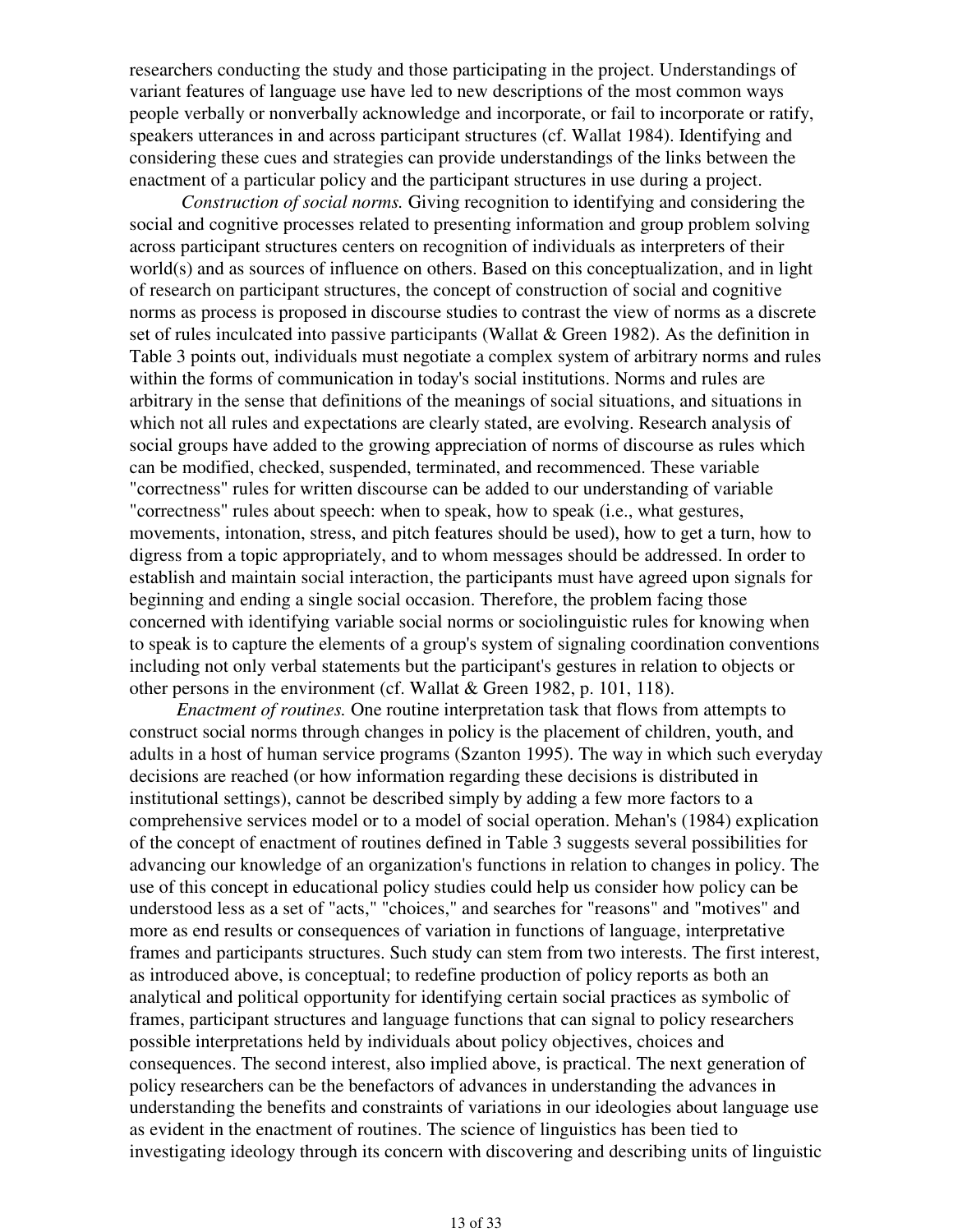form; structures or patterns in which such forms are defined and situated; and the roles or functions that these units or forms serve in these structures (Fillmore 1985). The idea of a place for discussion about forms and functions is generally referred to as practical knowledge or metacommunication. The concept of enactment of routines, in combination with other concepts included in Table 3, fills in some of the detail of Popkewitz's (1991) and Conquergood's (1991) argument of the need to develop social epistemology as a legitimate art of inquiry, and Bailey's (1979) admonishment that educational policy researchers have simply got to learn something about rhetoric and style.

 *Style shifts.* One basis for understanding participant structures and enactment of routines is semantics: How do people communicate and interpret meaning in everyday action and conversation? Each person's decisions about which communication strategies to apply across different situations results in her/his characteristic style (e.g., That style, then, is made up of a range on the continuum: the particular degree of camaraderie or deference in response to the situation, the people participating, the subject at hand, and so on). "Each person's notion of what strategy is appropriate to apply is influenced by a combination of family background and other interactive experience" (Tannen 1984, p. 14).

 In terms of written discourse, we can arrive at new qualitative insights and new notions about our own and our colleagues' extensive communicative competence through the consideration of multiple definitions of style found in the literature, and the multiple approaches which have been created for understanding patterns established in a spoken or written text and the functions of the text.

 *Communicative competence.* Studies of communicative competence have helped to widen the lens of both theory and research on what components of communication resources (besides grammatical diversity, stylistic resources and options, and interpretative processes) are essential in everyday life. It is generally accepted empirically, for example, that outsiders who enter a new demographic or professional scene have to ask "What's happening here?" and may have to adapt or shift linguistic codes in order for their policy project to be considered appropriate. Gumperz (1982a; 1982b) has discussed the theoretical and practical aspects of entry and access as "establishing a successfully negotiated frame of reference." He illustrates this concept through reports of what is going on across multiple bureaucratic, business, and judicial contexts. In each of these policy study related investigations, the researchers efforts at locating the overall institutional frame of reference began with time and effort spent on reaching agreement with informants on what activity both parties believed was being enacted. As Gumperz points out, outsiders who enter a new demographic or professional scene have generally learned a new code at the level of lexicon, and this knowledge will be sufficient for the instrumental contacts that fill up much of their project working day. But situations of persuasion, involving the ability to explain, describe, or narrate, are often difficult to manage. Here breakdowns tend to lead to mutual stereotyping and pejorative evaluations. To be sure not all problems of inter [group] contact are communicative in nature. Economic factors, differences in goals and aspirations, as well as other historical and cultural factors may be at issue. (Gumperz 1982c, p. 331)

 But there is reason to suspect that a significant number of communication breakdowns may be due to the failure to establish a successfully negotiated frame of interpretation. This neglect of variation in individual and social styles has been identified in studies of: participant structure differences across contexts (e.g., Green 1983; Cazden 1986); interactive frames and knowledge structure schemas across contexts (e.g., Tannen & Wallat 1993); and characteristics of dozens of visible information cues (or what sociolinguists refer to as contextualization cues), that have been illuminated in a range of communicative contexts (cf., Wallat 1984). According to studies of language in public life designed and conducted by Professor John Gumperz (1982a; 1982b), breakdowns can be traced to a lack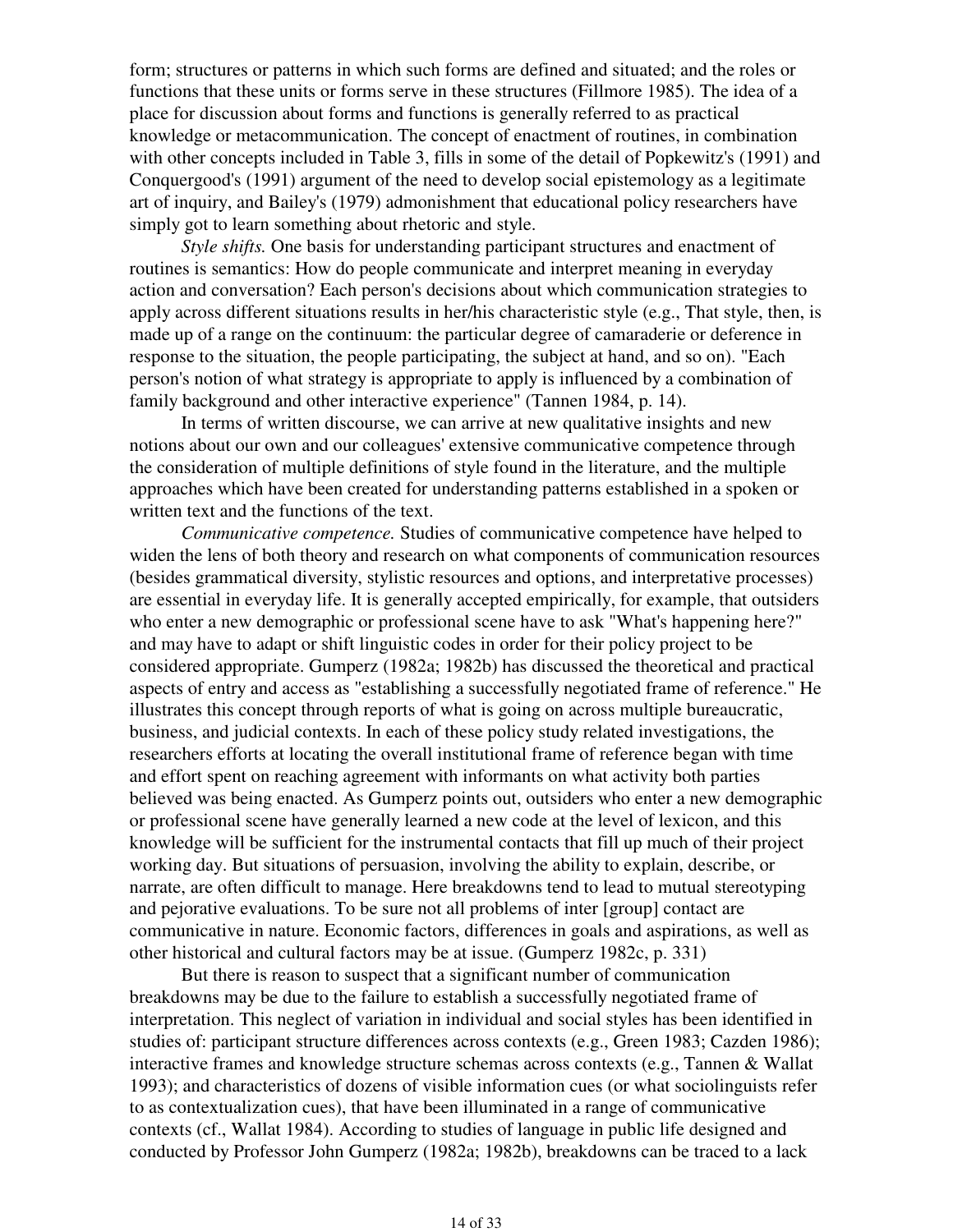of time and effort spent by the researchers and informants on reaching agreement on what activity is being enacted and how it is conducted.

Distinctions among such activities as chatting, discussing, and lecturing exist in all cultures, but each culture has its own constraints not only on content but also on the ways in which particular activities are carried out and signaled. Even within a culture, what one person would identify as 'lecturing' another might interpret as 'chatting with one's child.'.... Since speech activities are realized in action and since their identification is a function of ethnic and communicative background, special problems arise in modern society where people have widely varying communicative and cultural backgrounds. How can we be certain that our interpretation of what activity is being signaled is the same as the activity that the interlocutor has in mind, if our communicative backgrounds are not identical? (Gumperz 1982a, p. 166-167)

### **SECTION TWO SUMMARY**

The illustrative definitions included in Table 3 provide an overview of basic concepts researchers have identified, defined, and used in applying sociolinguistics, discourse analysis, conversational analysis and ethnography of communication methods in studies of educational issues (e.g., Briggs 1986; Erickson 1975; Gumperz and Cook-Gumperz 1982; Gumperz & Hymes 1972; Mishler 1986). More importantly, perhaps, Table 3 illustrates social constructs that provide a rationale and framework for investigating how oral and written discourses actually work across institutional settings. This set of key concepts may also begin to help those interested in educational policy issues become sensitive to observing, rather than taking for granted, communicative actions throughout a project. They are offered not for the sake of detailed analysis of oral and written phenomena in the sites and activities encompassed by a project, but because they may shed light upon the perennial problem of accounting for the variety of ways in which oral and written communicative behavior is organized in interaction in different situations.

 The final section provides an elaboration of the idea that researchers and policy makers often have different "definitions of a situation." Using the concepts presented in Table 3 we discuss the particular functions served by two approaches to early childhood education and policy analysis. The choice of these two approaches was based on the data presented in Table 1, that is to consider two approaches which appeared the most often in EEPA during the fifteen year review period reported in here.

### **USING A COMMUNICATIVE FRAMEWORK: AN APPLICATION ACROSS TWO EXAMPLES OF POLICY REPORT FUNCTIONS**

 Throughout the first fifteen years of EEPA's publication, contributors have suggested a need to develop a conceptual framework that takes into account variations in perspectives and meanings held by clients and audience. (cf. Bolland & Bolland 1984; Borich 1983; Felter 1986; Hayman, Rayder, Stenner & Madley 1979; Hood 1985; House 1979a, 1979b; Kelly 1980; Kenny 1982; Lynch 1983; Maxwell 1984; Page 1979; Sadler 1985; Shapiro 1985; Stake 1981; Stufflebeam & Webster 1980; Williams 1986; Wortman 1982). We turn now to showing how the communication concepts discussed can be specifically applied to the various policy approaches identified in EEPA. We use two examples, accountability and case study.

Descriptions of ACCOUNTABILITY projects range from cost- benefit studies for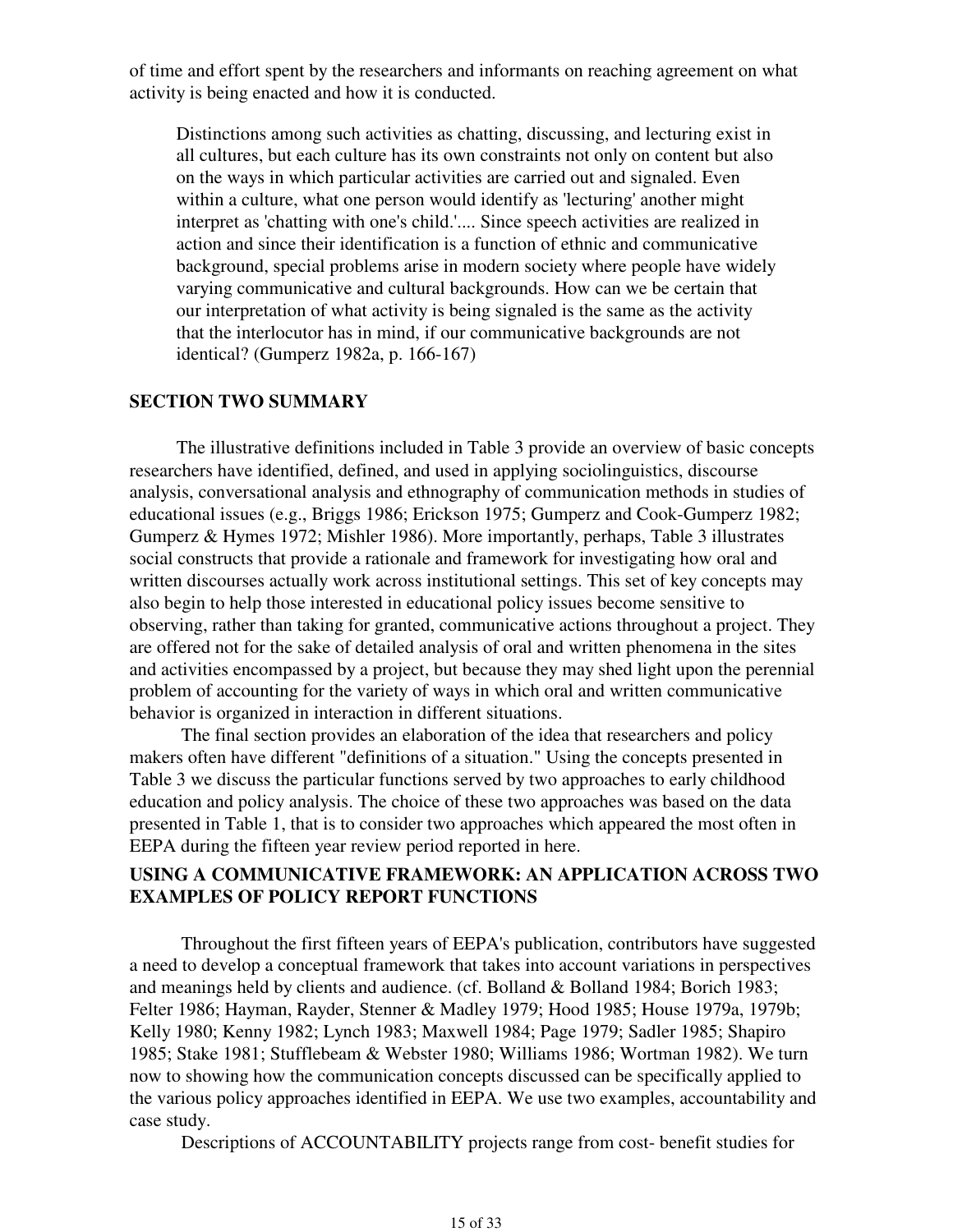monitoring the use of funds (Kean & Scanlon 1979: House 1979b; Warfield 1994); to projects aimed at meeting technical requirements such as computing percentages and setting cutoff scores (Nations 1982; Smith 1982); to developing systems for keeping records of attendance, expenditures, and test scores in order to disseminate evaluation results, identify exemplary programs, or find the simplest way to meet state and federal requirements (Barnes & Ginsburg 1979; David 1981; Dougherty 1979; Nations 1982; venderPloeg 1982); to projects concerned with providing constituents with an accurate accounting of results (Stufflebeam & Webster 1980), or a demonstration of "the responsiveness and the political responsibility of public school institutions" (Cohen, 1979 p.59). Additional indicators that accountability is an evolving social invention in evaluation approaches include its role in justifying action(s) or serving as the raison d'etre for protracted negotiation at Congressional and agency levels (Benveniste 1985; Cross 1979; House 1979b; Stonehill and Grover 1983).

 When asked why this burgeoning of educational evaluation has occurred since 1970, Gorwin and Green (1980) answered that the phenomenon arose and developed itself out of a process of extended legislative authority that required something called an evaluation. In contrast (i.e., in an academic rather than a political interpretive frame), Stufflebeam and Webster (1980), answered the same question by suggesting that the extension of evaluation into accountability studies was the result of the pioneering efforts of Lessinger in his 1970 book *Every Kid A Winner: Accountability in Education.*

 Development and policy research readers have the opportunity to make up their own minds as to whether the developments in accountability functions are due to specific legislative acts or specific academic accomplishments, or whether they result from countless face-to-face encounters involving evaluation at Congressional, Federal agency, State agency, and local levels. At least eight policy researchers who report on accountability developments in early childhood provide close up views of how accountability provisions are created and modified across these levels. Each provides a unique contextual interpretation of what actually goes on across policy arenas (Barnes and Ginsberg 1979; Cross 1979; House 1979a; Marshall, Mitchell & Wirt 1986; Sacken & Medina 1990; Slavin & Madden 1991; Stonehill and Grover 1983; venderPloeg 1982; Wells & Peterson 1992; Wirt, Mitchell & Marshall 1988 ). Overall, when reading the discussion of procedures in accountability articles in volumes one through sixteen, one discovers new understandings of the many facets of communicative processes that enhance or diminish compliance and the impact of law. As Kaufman (1984) has noted, those who are attempting to deal with questions of law must contend with all the drama, confusion, failure, and achievement that constitutes interpreting the meaning and purposes of a particular statute.

 Several concepts from communication theory and research may be particularly useful for educational researchers in dealing with the paradox of law - that law never is, but is always about to be realized when embodied in a judgment. The concept of INTERPRETATIVE FRAMES is particularly useful since its purpose is to help explain variations in participants' judgments in the interpretation of discourses. This concept also helps focus such accountability research tasks as how to deal with multiple interpretation processes that individuals may use to frame their understanding of the relation of law to action. Not only would it be possible to consider new indicators of policy terms such as "impact", but the adoption of an analytical stance that includes interpretative frame and STYLE OPTIONS/ SHIFTS would help researchers account for the language related tasks all accountability projects now only implicitly are able to include in project cost estimates: (a) constructing an understanding of the contours and contexts in which a legal point arose, (b) constructing an understanding of the complex interplay of language and intent, and (c) constructing an understanding of the complex strands of thought that individuals use in relation to law in action (cf. Wallat 1987).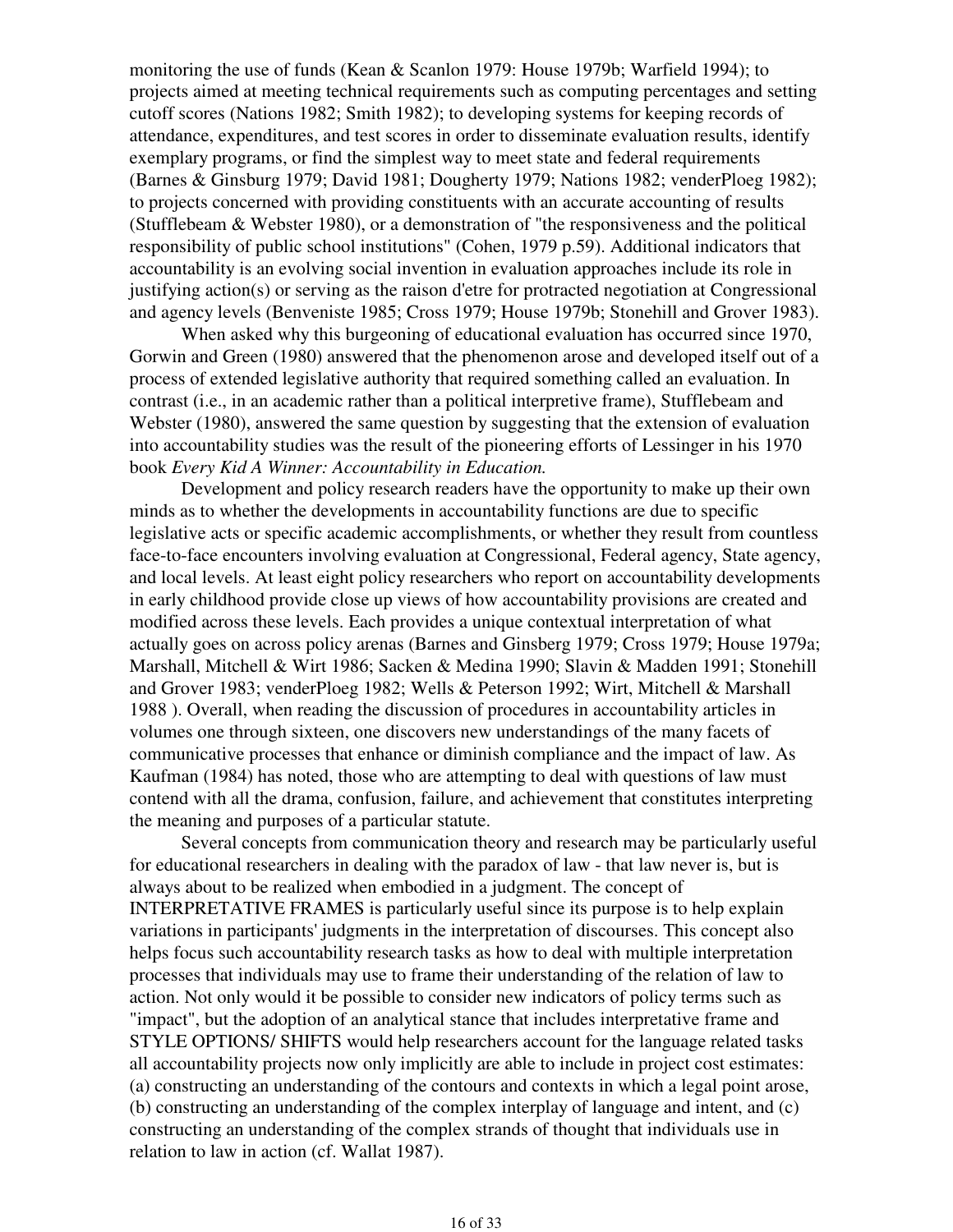Concepts such as FRAMES/SCHEMA could add a discourse perspective starting point to educational evaluation accountability approaches to determining whether particular policies were in fact accomplishing specific objectives of a law. For example, mandates for collaboration have been included in policy since the mid-1980's. The contribution of a communicative framework to determining the consequences of collaboration on the forms of communication which take place between providers, and between providers and clients, has been demonstrated. Research that includes the concepts of "frames" to refer to the anthropological/sociological notion of interactive frames of interpretation, and "schema" to refer to the psychological/artificial intelligence notion of knowledge schemas, have been included in the design of studies of family and child development centers (Tannen & Wallat 1993). Findings from such studies suggest that overlapping, competing, and possibly conflicting frames are inherent in the structure of parent/professional interaction in particular and communication in general. These are forces at work that can at times create problems in the best of all possible educational, health, or social worlds.

 Perhaps the clearest example of how educational policy study discourse functions have been created, modified, expanded, or transformed during the past fifteen years is the variety of meanings of the term accountability legislation. In 1980, Kirst and Jung pointed out that one largely overlooked issue in policy research is knowing "how to extract knowledge from the information we already have" (p. 31). In their example of how attention can be focused in policy work, knowledge is equated with a survey of the language of policy documents, including relevant statutes and subsequent amendments, original regulations and subsequent modifications, audit checklists on compliance reports, legislature hearings, and public documents that detail key sequences of events. Such documentary analysis provides a means of developing a manageable data scope for tracing changes in a legal framework over time. Some of the reasons why accountability evaluation enables tracing changes in initial legislation and affiliated legal documents, or enables detecting shifts in objectives and priorities, are simply due to the FUNCTIONS OF legal language; legal writers attempts to deal with the AMBIGUOUS nature of language, and the CONSTRUCTION OF NORMS for the STYLE of judicial discourse. As Kirst and Jung point out, statutes often are formulated with deliberately obfuscated language to broaden political support for legislation:

Winning coalitions are often held together by the adhesive of ambiguous language which successfully masks unresolved differences among competing interest groups and legislators. Statutes are as heavily laced with symbolic rhetoric as they are replete with allocative formulae and regulatory prescriptions.... Therefore, in order to detect shifts in objectives and priorities, it is also necessary to closely analyze those documents which, in essence, operationalize the symbolic import characteristics of most statutes. These include regulations, mandatory and explanatory criteria, guidelines, technical assistance packages, audit check lists, application forms, evaluation mechanisms, and complaint resolution processes. (Kirst & Jung 1980,p.29)

 Development and policy researchers who need to analyze legal documents are reminded that the functions served by legal style features (use of archaic words, infusion of ordinary words such as "real property" with specific legal meaning, use of embedded clauses) require one to shift gears in the frame of reference or schema they use in reading. The function of legal language is "to allow one expert to register information for scrutiny by another" in contrast to the function of other texts one may read (such as plans for an organized activity for children and their families) (Crystal & Davy 1969, p 193).

CASE STUDY projects reported in EEPA also provide clear examples of how an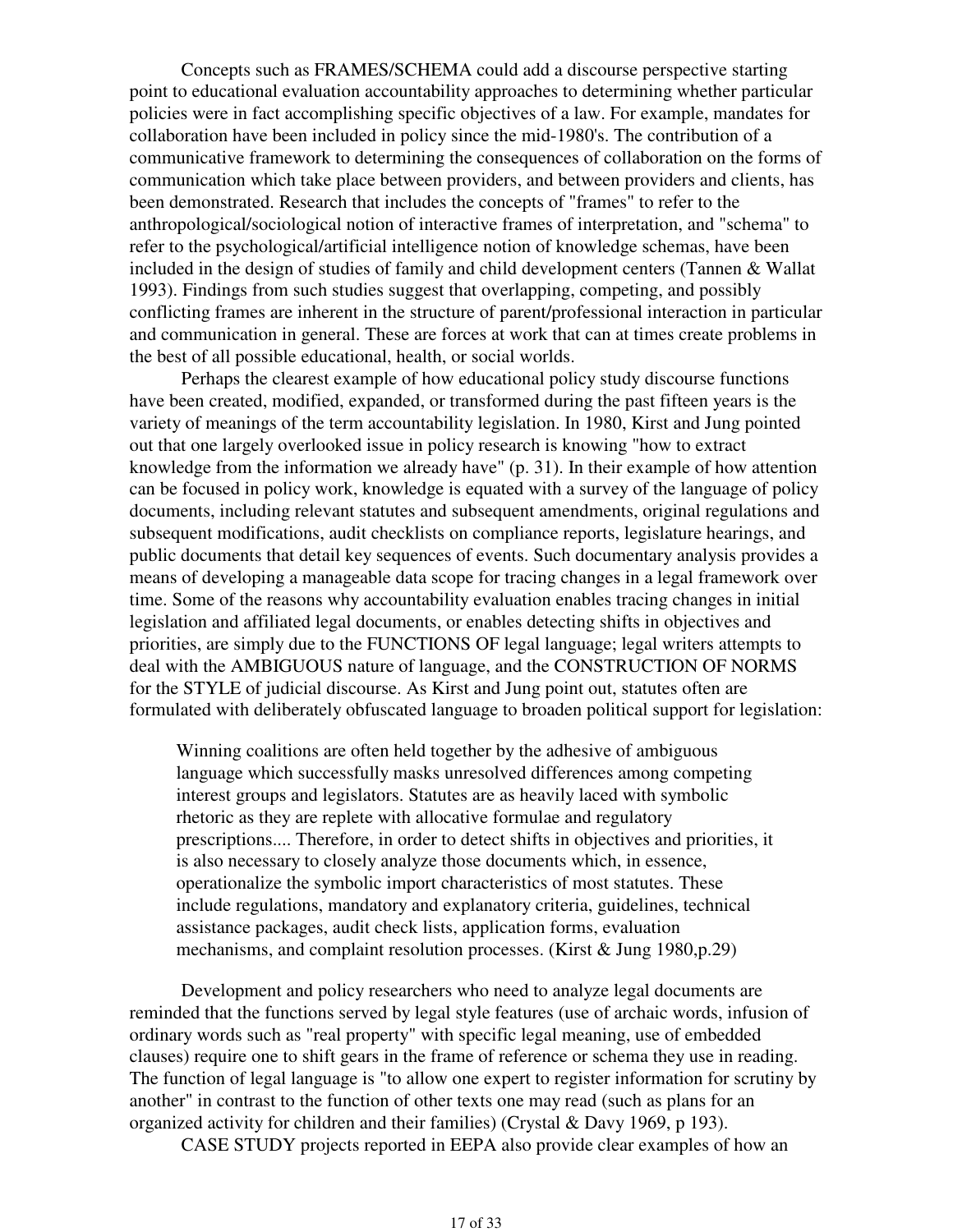approach is affected by new creations, modifications, expansions and transformations of the meanings of its functions. Researchers such as Bissell (1979), Monti (1979), Mercurio (1979), Kirst and Jung (1980), Porter (1983), and Mazzoni and Clugston (1987), have formulated arguments regarding the usefulness of identifying how variable strategies of administration enable a new policy to be introduced into a school district's routines while change is avoided; how field study techniques used in case studies could provide a sense of expanding dimensions of citizen involvement mandated in a variety of compensatory education programs; how case studies can be useful for identifying the language of state-wide reform efforts and policy enactment variables and mapping relations among these variables; and, how use of an interactionist perspective in doing case studies would result in documentation of different interpretations of an education innovation rather than reporting one "correct" interpretation or description.

 Other researchers who have written about case study have tried to detail some common communicative elements in data collection procedures (e.g., primarily interview based), some common problems to expect in any attempt to achieve a comparative analysis of situations or sites (Alkin and Daillak 1979; Sadler 1985), some general format/style categories to use in writing up case studies (Barnette 1983) and some possibilities for how a case study evaluation of evaluations conducted over a ten or thirteen year period could pull together alternative views and identify new indicators of impact without the cost of collecting new data (St. Pierre 1982; Kirst and Jung 1980).

 A central issue of the case study is what it means to describe a process. It is almost a platitude to say that the meaning of a process depends upon its context, or whatever factors or curriculum content in the learning environment the research directs attention to. Researchers concerned with understanding variability across sites and cases all agree that determining processes, or what is meant at any one point in time, depends upon finding empirical methods capable of determining the extent to which underlying knowledge and behavioral norms are shared (cf. Gumperz 1982a). Their experiences with discourse analysis methodologies suggest that "all participants must be able to fit individual contributions into some overall theme roughly corresponding to a culturally identifiable activity, or a combination of these, and agree on relevant behavioral norms" (Gumperz 1982a, p. 163). This idea, or the concepts of PARTICIPANT STRUCTURE, CONSTRUCTION OF SOCIAL NORMS, and ENACTMENT OF ROUTINES seems particularly useful for helping focus case study researchers on the value of drawing on comparative data on the ordinary parts of a school's work day: on what school personnel do, how much they do, and how they produce forms of social organization and thereby construct such recognizable characteristics as not solving a problem, marking something as problematic, or bringing to public notice what everyone knew anyway. In other words, with adoption of a communicative framework, case study policy researchers can contribute to understandings of what adopting an educational schema/frame actually means as an observable, interactional feature of daily public life (cf. Anderson, Hughes, and Sharrock 1987).

 These researchers' work suggests that an individual enacting a case study discourse function essentially follows a communicative policy-analysis model by focusing detailed attention on a limited number of policy questions that have salience across locations and settings. Among the questions early childhood evaluators and policy researchers have addressed are : How does the community and staff react to and/or perceive a policy such as the California reforms which focused on elementary mathematics? ( Ball 1990; Cohen 1990; Peterson 1990). Case studies of the California attempt to create substantial change in instruction to foster deeper understanding of mathematics and to improve students' capacity to reason mathematically revealed the complexity of teachers interpretative frames on mathematics learning. They also exposed the tangled influences of policy and the difficulties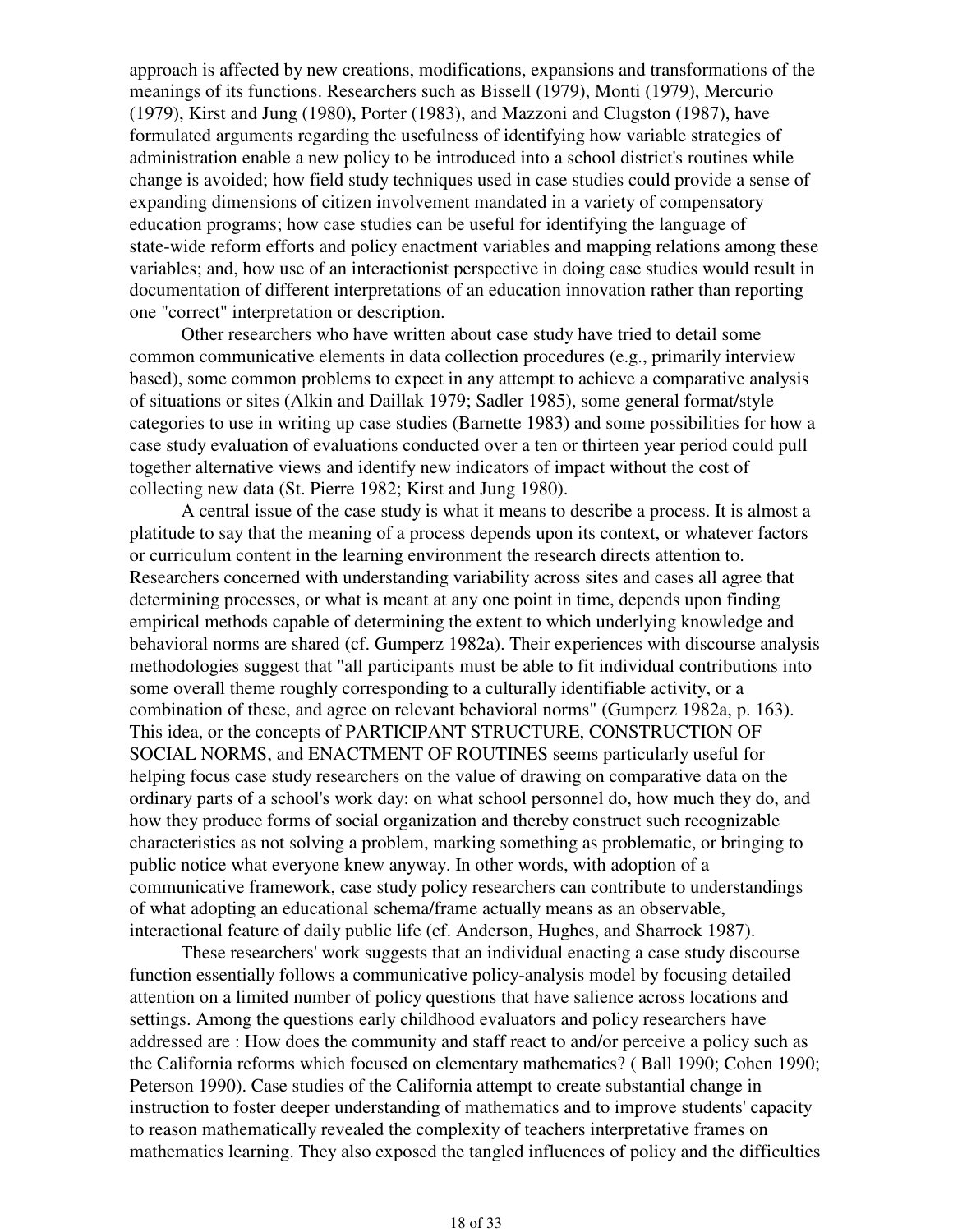### **SECTION THREE SUMMARY**

Those who attempt to practice using concepts such as FUNCTIONS OF LANGUAGE, LANGUAGE PER SE IS AMBIGUOUS, INTERPRETATIVE FRAMES, SCHEMA/ FRAMES, PARTICIPANT STRUCTURES, CONSTRUCTION OF SOCIAL NORMS, ENACTMENT OF ROUTINES, STYLE OPTIONS/ SHIFTS will find that the case studies of the California reforms as well as recent case studies of Title 1/Chapter One (C. de Baca, Rinaldi, Billig, & Kinneson 1991; Winfield 1991) lend themselves to thinking about the multiple examples of the language resources individuals use in public life. Use of these concepts may also bring to mind the value of new evaluation and policy analysis which addresses questions such as: What sort of preparations can be made in a school under legal mandate? What does the policy look like in practice across multiple interactions? What type of curriculum is in use, and what, if any, changes can be made in it? What type of policy do parents and teachers really want? How much time are they willing to give to deal with consequences which can be traced to the use of everyday language?

As demonstrated in the accountability and case study studies published in the first fifteen years of publication of one educational evaluation and policy studies journal, multiple references to communication activities are made within these approaches. The illustration of language and policy concepts in the review of the discourse function of accountability and case study evaluation and policy analysis suggest that development and policy researchers can act on advice to learn more about participation processes; participants' points of view and definitions of situation; and ambiguous features of language in policy documents, in evolving social structures, and in different value perspectives (cf. Cousins and Earl 1992). In effect these evaluation and policy research concerns, and the set of concepts included in the communicative framework presented, describe a venue that can be undertaken through further consideration of the relationship between language and policy by a new generation of "methodologically multilingual" professions.

## **FINAL THOUGHTS FOR PUTTING IT ALL TOGETHER: THE CASE FOR LINKING DEVELOPMENT AND POLICY RESEARCH**

 As illustrated in propositions such as "a reinvestment cycle," the issues at stake in child and family policy go well beyond understanding established technical criteria for defining the kind of academic information which can be provided and the cognitive features measured (cf. Oakes 1989). To persuade the U.S. public that infancy, preschool, early education and other services for children and families are effective, professionals have been called upon since the early 1980's to expand their research into the complexities of linking development and public policy issues (Datta 1983, p. 144).

 The point of this article has been that the major challenge for the next generation of development and policy researchers is to be well versed in the social-communicative functions served by available approaches in educational evaluation and policy analysis, methodologically multilingual in using the forms of multiple approaches with consumer and policy audiences, and capable of articulating variable interpretations of educational outcomes.

 To help set solutions to this challenge, this article suggested how studies of language and policy can help policy researchers do two things: (a) consider evaluation and policy analysis approaches as social inventions that serve a range of communicative functions, and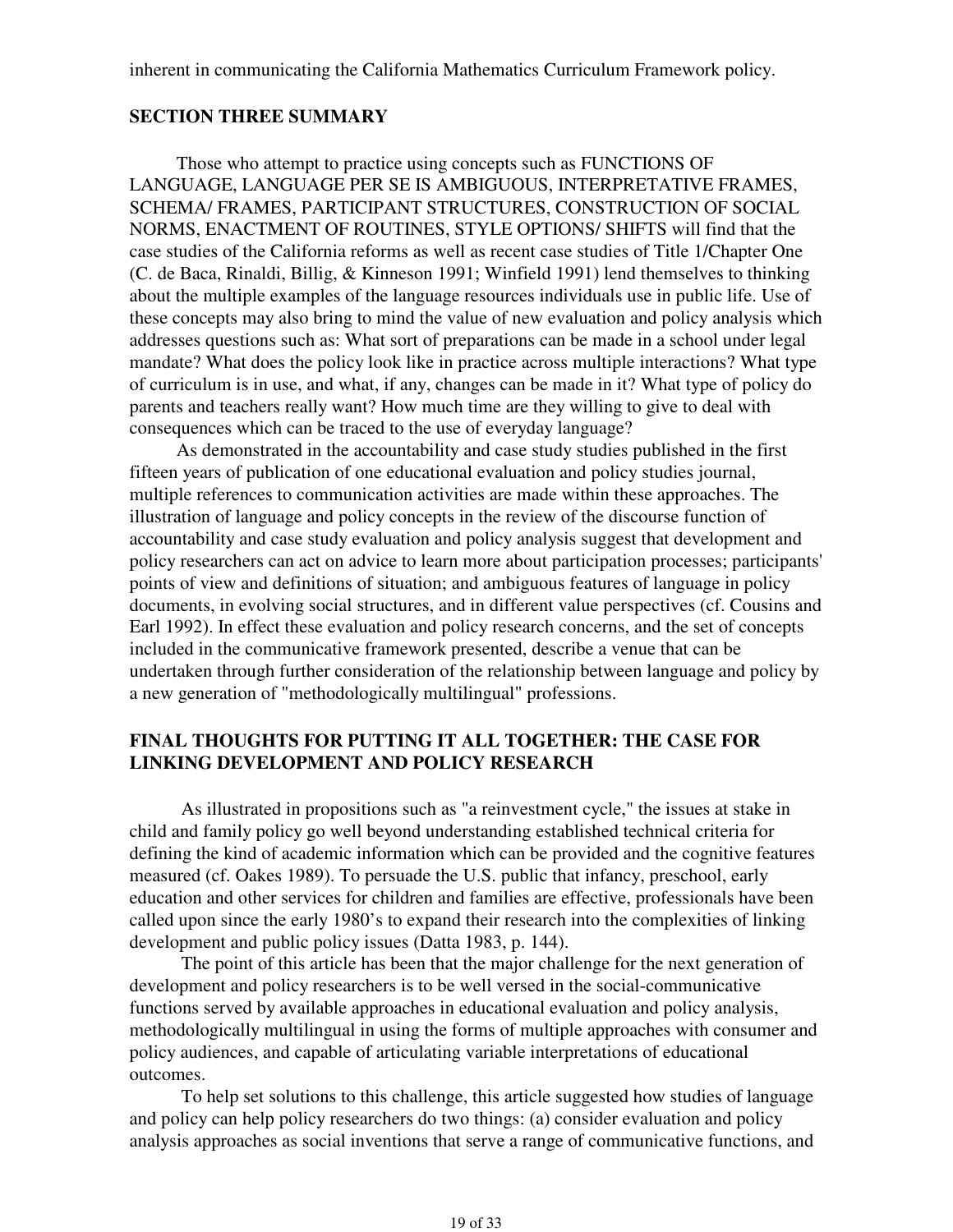(b) consider the link between child and family development research and policy analysis and discourse literature through use of a set of communicative concepts that provide the foundation for meeting the demand for a participatory policy discourse, including insiders accounts of events, objects and actions.

# **End Notes**

1. See Conquergood (1991) for review of contributions to explicating these concepts which are included in "boundary" perspectives across studies .

2. Many attempts have been made to classify research questions into propositions defined as the varieties of linkage between determinants and results, e.g., ZETTERBERG, H.L. (1965) On theory and verification in sociology. (Totowa, NJ: The Bedminster Press), or, following Aristotle, as classes of predicates that might be formed about educational research and educational policy research in particular (e.g., DILLON, J. T. (1984) "The classification of research questions". Review of Educational Research, 54 (3), pp. 327 - 361; SMITH, N. L. & MUKHERJEE, P. (1994) "Classifying research questions addresses in evaluation studies". Educational Evaluation and Policy Analysis, 16 (2), pp. 223 - 230). For examples of propositions within a language perspective see : SILVERMAN, D. & TORODE, B. (1980) The material word: Some theories of language and its limits. (Boston : Routledge  $\&$ Kegan Paul); GOODENOUGH, W. H. (1990) "Evolution of the human capacity for beliefs". American Anthropologist, 92 (3), pp. 597 - 612.

3. Identification of benefits such as increases in school success, employability, and self-esteem; returns of \$4.75 in lowering costs of special education for \$1.00 investment in preschool; decreases in the \$3000 cost of repeating a grade; and savings of \$1560 per disabled pupil because of early education intervention, have been associated with Congressional members endorsement of programs designed for children from birth through the first few years of elementary school as "Opportunities for Success" (Select Committee on Children, Youth and Families 1985, Washington, D.C.).

# **References**

Alkin, M. C., & Dallak, R. H. (1979). A study of evaluation utilization. *Educational Evaluation and Policy Analysis,* 1 (4), 41-49.

Anderson, R. J., Hugher, J. A., & Sharrock, W. W. (1987). Executive problem solving : Some material and initial observations. *Social Psychology Quarterly,* 50(2), 143-159.

Atkinson, P. (1990). *The ethnographic imagination: textual construction of reality.* New York: Routledge, Chapman and Hall, Inc.

Bailey, S. T. (1979). Current educational policy analysis: An insight [Interview]. *Educational Evaluation and Policy Analysis*, 1 (3), 95- 100.

Ball,L. D. (1990). Reflections and deflections of policy: The case of Carol Turner. *Educational Evaluation and Policy Analysis* , 12, (3), 247 - 260.

Barnes, R. E., & Ginsbury, A. L. (1979). Relevance of the RMC Models for Title I policy concerns. *Educational Evaluation and Policy Analysis*, 1(2), 7-14.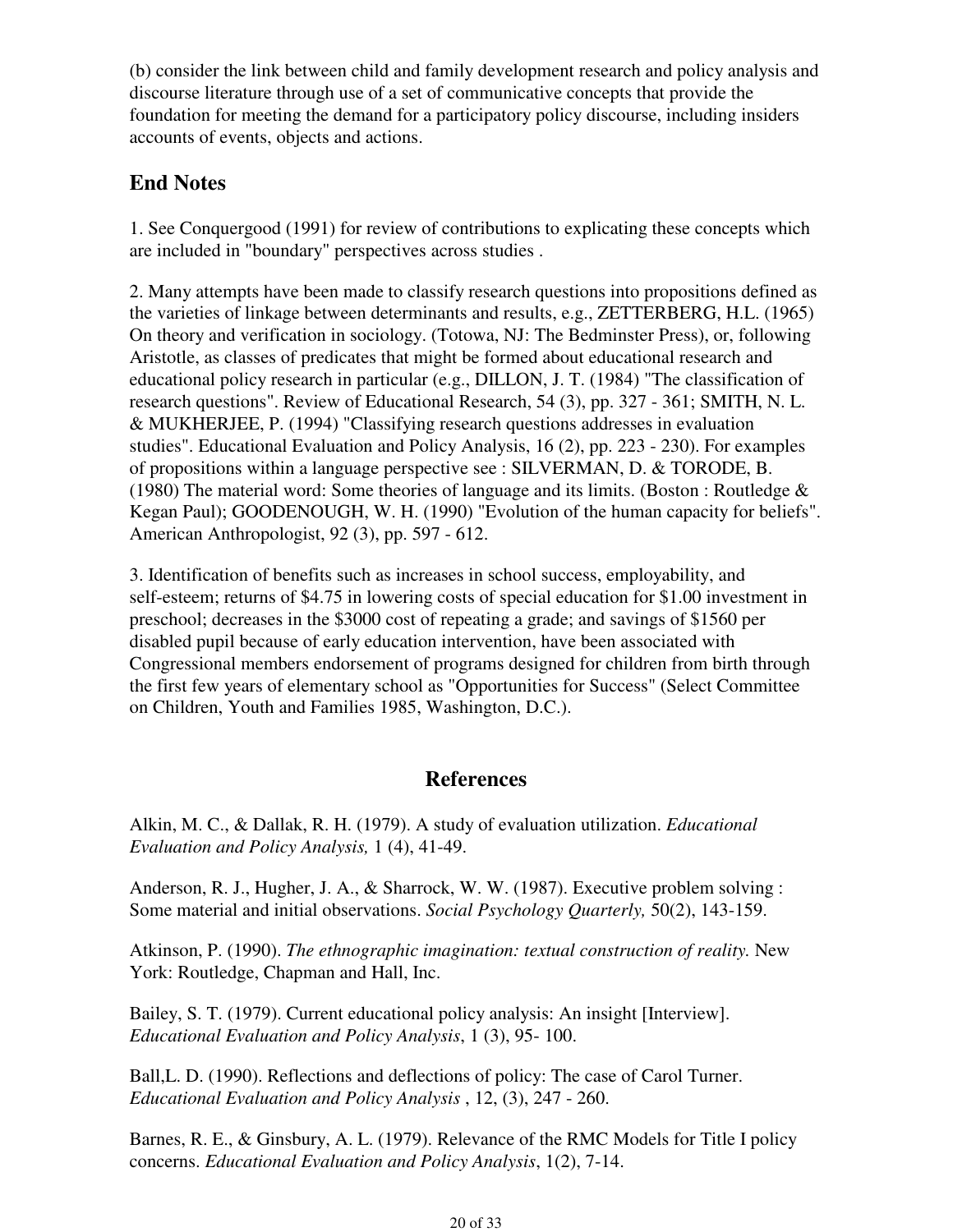Barnett, W. S., Fredee, E. C., Mobasher, H., & Mohr, P. (1988). The efficacy of public preschool programs and the relationship of program quality to efficacy. *Educational Evaluation and Policy Analysis,* 10(1), 37-49.

Barnette, J. J. (1983). Naturalistic study of project interagency linkages: The linkage case study. *Educational Evaluation and Policy Analysis*, 5(4), 473-483.

Becker, A. L. (1988). Language in particular: A lecture. In D. Tannen (Ed.), *Linguistics in context. connecting observation and understanding* (pp. 17- 35). Norwood, NJ: Ablex.

Benveniste, G. (1985). The design of school accountability systems. *Educational Evaluation and Policy Analysis,* 7(3), 261-279.

Benveniste, G. (1991). [Review of Evaluation as policymaking: Introducing evaluation into a national decentralized system ]. *Educational Evaluation and Policy Analysis,* 13, (3), 322-323.

Birman, B. F. (1981). Problems of overlap between Title I and P.L. 94-142: Implications for the federal role in education. *Educational Evaluation and Policy Analysis*, 33(3), 5- 20.

Bissell, J.S. (1979). Use of educational evaluation and policy studies by the California legislature. *Educational Evaluation and Policy Analysis*, 1 (3), 29-37.

Bolland, J. M., & Bolland, K. A. (1984). Program evaluation and policy analysis: Toward a new synthesis. *Educational Evaluation and Policy Analysis*, 6(4), 333-340.

Borich G. G. (1983). Evaluation models: A question of purpose not terminology. *Educational Evaluation and Policy Analysis*, 5(1), 61- 64.

Briggs, C.L. (1986). *Learning how to ask: A sociolinguistic appraisal of the role of the interview in social science research.* New York: Cambridge University Press.

Bruner J. S. (1966). Education as social invention. In J. S. Bruner, *Toward a theory of instruction* (pp.22-38). New York: W.W. Norton & Co., Inc.

Caracelli, V. J., & Greene, J. C. (1993). Data analysis strategies for mixed-method evaluation designs. *Educational Evaluation and Policy Analysis*, 15, (2), 195-207.

Cazden, C. B. (1986). Classroom discourse. In M. C. Wittrock (Ed.), *Handbook of research on teaching* (pp. 432-463). New York: Macmillan.

Chafe, W. (1977). Creativity in verbalization and its implication for the nature of stored knowledge. In R.Freedle (Ed.), *Discourse production and comprehension* (pp. 41-56). Norwood, NJ: Ablex.

Cicourel, A. V. (1987). The interpenetration of communicative contexts. *Social Psychology Quarterly*, 50, (2), 217-226.

Cicourel, A. V. (1994). Theoretical and methodological suggestions for using discourse to recreate aspects of social structure. In A. D. Grimshaw, P.T. Burke, J. Cook-Gumperz, S. Feld, C. J. Fillmore, L. W. Fillmore, J. J. Gumperz, M.A.K. Halliday, R. Hasan, & D.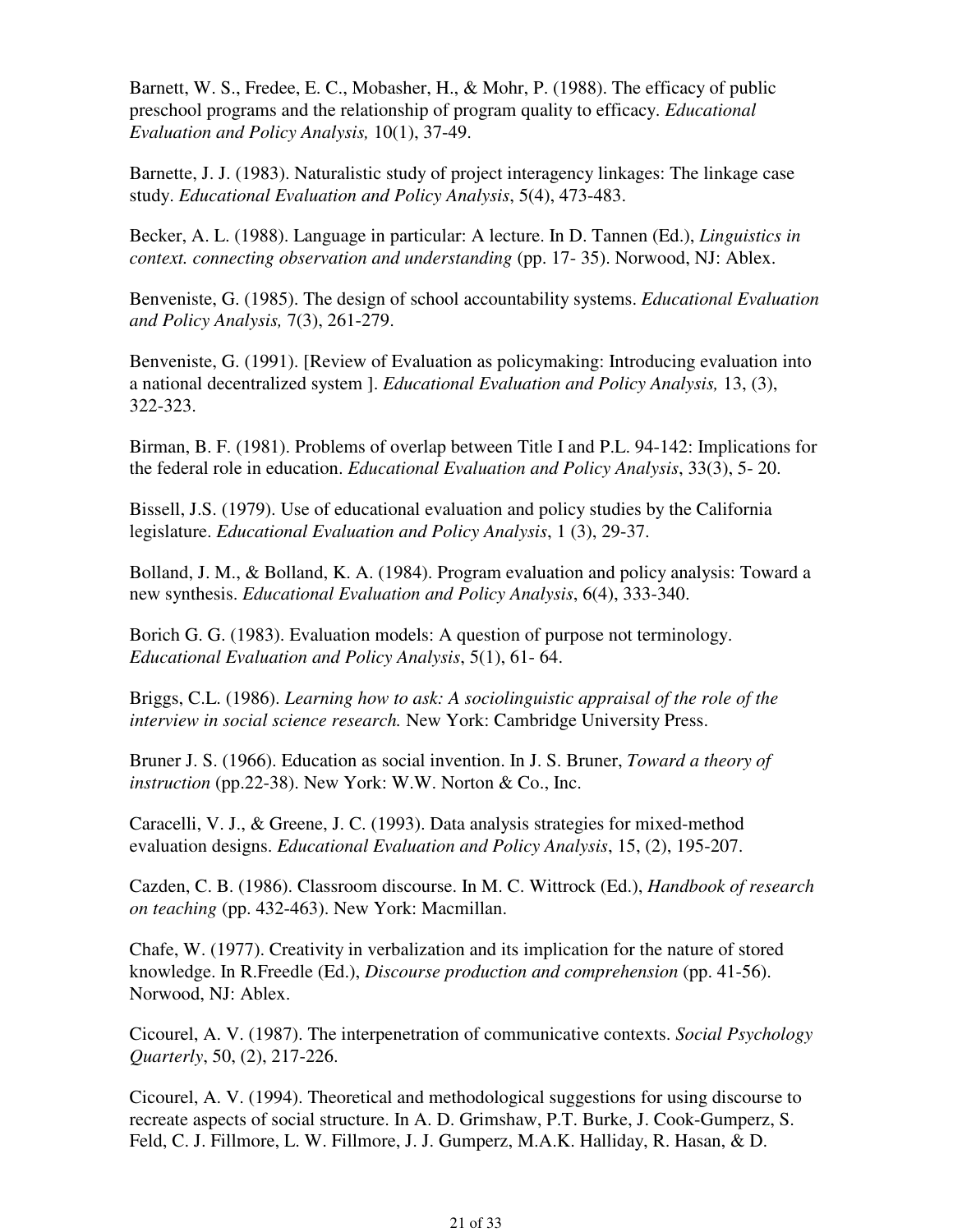Jenness, *What's going on here? Complementary studies of professional talk.* (pp. 61 - 89). Norwood, N.J.: Ablex Pub. Corp.

Cohen, D. K. (1979). Educational policy-making: Private influence and citizen participation. *Educational Evaluation and Policy Analysis,* 1(5), 59-65.

Cohen, D. K. (1990). A revolution in one classroom: The case of Mrs. Oublier. *EEPA,* 12, (3), 311-330.

Cohen, D. K. & Garet, M.S. (1975). Reforming educational policy work with applied social research. *Harvard Educational Review*, 45 (1), 17-43.

Conquergood, D. (1991). Rethinking ethnography: Towards a critical cultural politics. *Communication Monographs*, 58, 179-194.

Cooley, W. W., & Leinhardt, G. (1980). The instructional dimensions study. *Educational Evaluation and Policy Analysis*, 2 (1), 7-26.

Cousins J. B., & Earl, L, M. (1992). The case for participatory evaluation. *Educational Evaluation and Policy Analysis*, 14, (4), 397- 418.

Crain, R. L., & Mahard, R. E. (1979). Research on school desegregation and achievement: How to combine scholarship and policy relevance. *Educational Evaluation and Policy Analysis*, 1(4), 5-15.

Cronbach, L. J. (1975). Beyond the two disciplines of scientific psychology. *American Psychologist*, 2, 116-126.

Cross, C. T. (1979). Title 1 evaluation: A case study of Congressional frustration. *Educational Evaluation and Policy Analysis*, 1(2), 15- 21.

Crystal, D. (1980). *A first dictionary of linguistics and phonetics.* Boulder, CO: Westview Press.

Crystal, D. (1987). *The Cambridge encyclopedia of language*. New York: Cambridge University Press.

Crystal, D., & Davy, D. (1969). *Investigating english style*. Bloomington, IN: Indiana University Press..pa

Darlington, R. B. (1981). The Consortium for longitudinal studies. *Educational Evaluation and Policy Analysis*, 3(6), 37- 45.

Datta, L. E. (1983). Epilogue: We never promised you a rose garden, but one may have grown anyway. Consortium for Longitudinal Studies, *As the twig is bent ... Lasting effects of preschool programs* (pp. 467 - 479). Hillsdale, NJ: Lawrence Erlbaum Associates.

Datta, L. E. (1982). Strange bedfellows: The politics of qualitative methods. *American Behavioral Scientist*, 26 (1), 133-144.

David, J.L. (1981). Local uses of title 1 evaluations. *Educational Evaluation and Policy Analysis*, 3 (1), 27-39.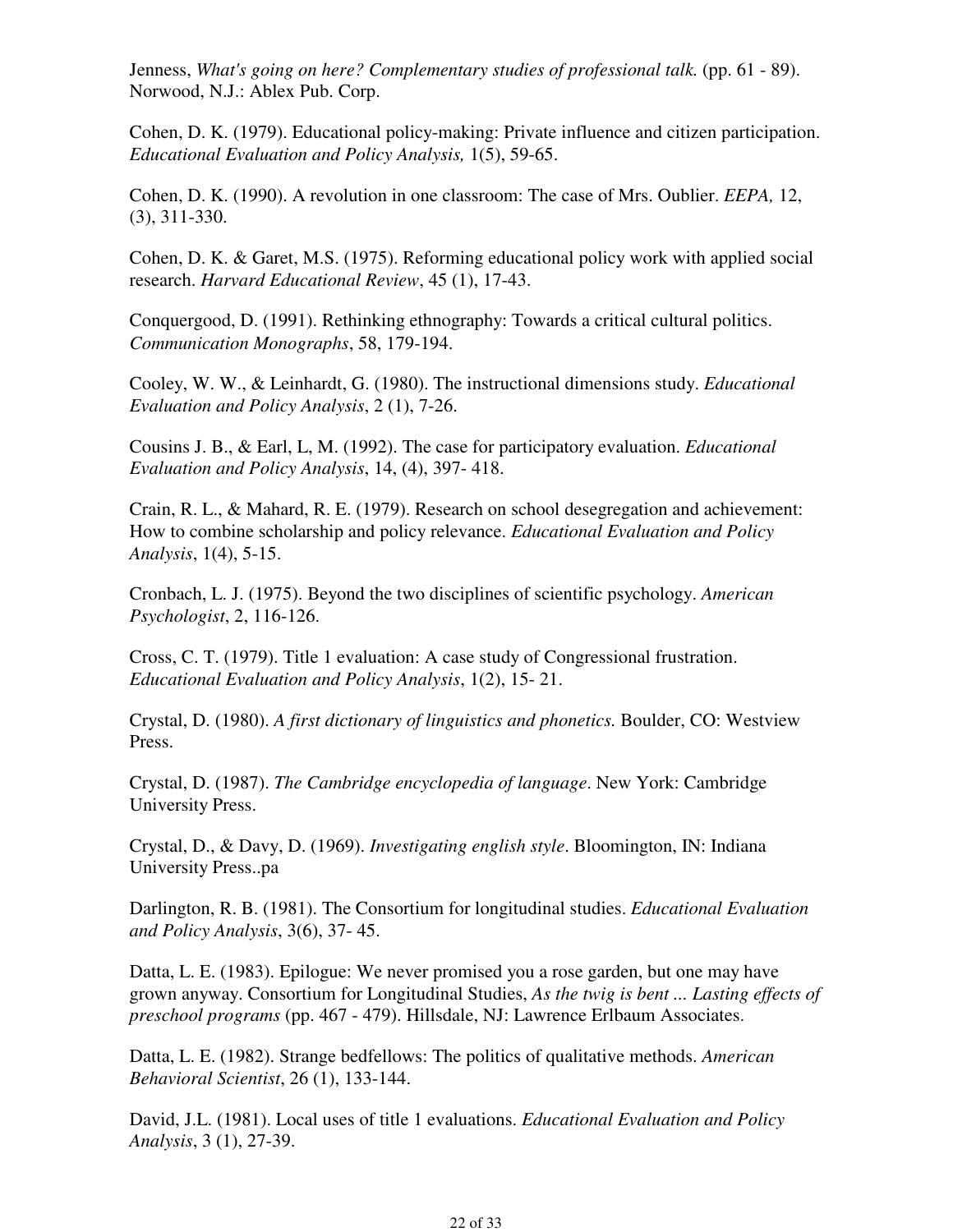Debaca, M.R.C., Rinaldt, C., Billig, S. H., Kinnison, B. M. (1991). Santo Domingo School: A rural schoolwide project success. *Educational Evaluation and Policy Analysis*, 13, (4), 369- 380.

Demauro, T. (1967). *Ludwig Wittgenstein: His place in the development of semantics.* Netherlands: D. Reidel.

Destefano, L. (1992). Evaluating effectiveness: A comparison of federal expectations and local capabilities for evaluation among federally funded model demonstration programs. *Educational Evaluation and Policy Analysis*, (14,) 2, 157- 168.

Dore, J., & McDermott, R. P. (1982). Linguistic indeterminacy and social context in utterance interpretation. *Language*, 58 (2), 374-398.

Door-Bremme, D.W. (1985). Ethnographic evaluation: A theory and method. *Educational Evaluation and Policy Analysis*, 7 (1), 65- 83.

Dougharty, L. A. (1979). A policy analysis of the critical mass concept. *Educational Evaluation and Policy Analysis*, 1(3), 5-18.

Easton, P. A. (1989). Structuring learning environment: Lessons from the organization of post- literacy programs. *International Review of Education*, 35, 423-444.

Eisner, E. W. (1979). Toward a methodology of naturalistic inquiry in educational evaluation. *Educational Evaluation and Policy Analysis*, 1(2), 73-74.

Ellwein M.C., Walsch, D. J., Eads, G. M., & Miller, A. (1991). Using tests to route kindergarten students: The snarled intersection of psychometrics, policy and practice. *Educational Evaluation and Policy Analysis*, 13, (2), 159-175.

Erickson, F. (1975). Afterwords. In A. Kendon, R.M. Harris, & M.R. Key (Eds.), *Organization of behavior in face-to-face interaction* (pp. 483-485). Chicago, IL: Aldine (distributors for Mouton Pub., The Hague).

Erickson, F. (1978, October). *Timing and context in everyday discourse: Implications for the study of referential meaning.* Paper presented at the Conference on Children's Oral Communication Skills, Wisconsin Research and Development Center for Individualized Schooling, University of Wisconsin at Madison.

Erickson, F., & Shultz, J. (1982). *The counselor as gatekeeper: Social interaction interviews*. New York: Academic Press.

Escobar, C. M., Barnett, W. S., & Keith, J. E. (1988). A contingent validation approach to measuring the benefits of preschool education. *Educational Evaluation and Policy Analysis,* 10(1), 13-22.

Fetler, M. (1986). Accountability in California public schools. *Educational Evaluation and Policy Analysis*, 8(1), 31-44.

Filmore, C. (1985). Linguistics as a tool for discourse analysis. In T. A. van Dijk (Ed.), *Handbook of discourse analysis, Vol. 1* (pp. 11 - 39). New York: Academic Press.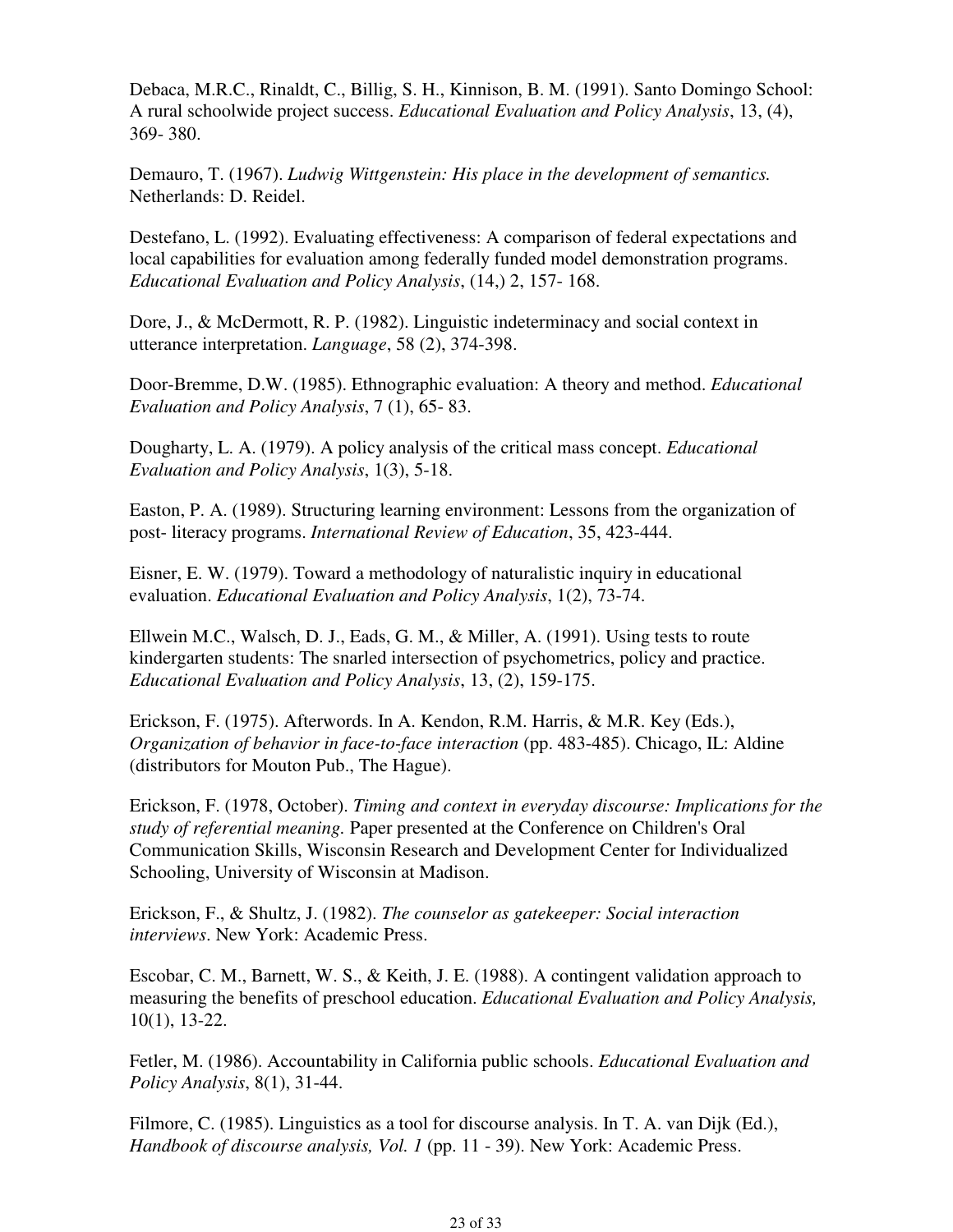Filmore, C., & O'Conner, M.C. (1986, April). *Findings of the Berkeley reading project.* Paper presented at the Conference on Research Perspectives on Language, Literacy and Schooling, University of California, Berkeley, Center for the Study of Writing.

Florio, D. H. (1979). Education and the politics of austerity. *Educational Evaluation and Policy Analysis*, 1(2), 75-82.

Florio, S. & Shultz, J. (1979). Social competence at home and school. *Theory into practice*, 18 (4), 234 - 243.

Freedle, R. (1980, April). *Interaction of language use with ethnography and cognition.* Paper presented at the meeting of the American Educational Research Association, Boston, MA. Available from author, Educational Testing Service, Princeton, NJ.

Gersten, R. M., Carnine, D. W., & Williams, P.B. (1982). Measuring implementation of a structured educational model in an urban school district: An observational approach. *Educational Evaluation and Policy Analysis*, 4(1), 67-79.

Gowin, D.B., & Green, T.F. (1980). Two philosophers view evaluation. [Interview with N.L. Smith, director of the Northwest Regional Educational Laboratory's Research on Evaluation Program]. *Educational Evaluation and Policy Analysis*, 2(2), 67-70.

Green, J. C., Caracelli, V.J., & Graham, W. F. (1989). Toward a conceptual framework for mixed-method evaluation designs. *Educational Evaluation and Policy Analysis*, 11 (3), 255-274.

Green, J. L. (1983). Exploring classroom discourse: Linguistic perspectives on teaching-learning processes. *Educational Psychologist*, 18(3), 180-199.

Grimshaw, A. D. (1987). Disambiguating discourse: Members' skill and analysts' problem. *Social Psychology Quarterly*, 50 (2), 186-204.

Gumperz, J.J. (1982a). *Discourse strategies.* New York: Cambridge University Press.

Gumperz, J.J. (Ed.) (1982b). *Language and social identity*. New York: Cambridge University Press.

Gumperz, J.J. (1982c). The linguistic basis of communicative competence. In D. Tannen (Ed.), *Analyzing discourse: Text and talk* (pp. 323-334). Washington, DC: Georgetown University Press.

Gumperz, J.J., & Cook-Gumperz, J. (1982). Introduction: Language and the communication of social identity. In J.J. Gumperz (Ed.), *Language and social identity* (pp. 1-21). New York: Cambridge University Press.

Gumperz, J.J., & Hymes, D. (1972). *Directions in sociolinguistics: The ethnography of communication.* New York: Holt, Rinehart & Winston.

Halliday, M.A.K. (1973). *Explorations in the functions of language.* London: Edward Arnold.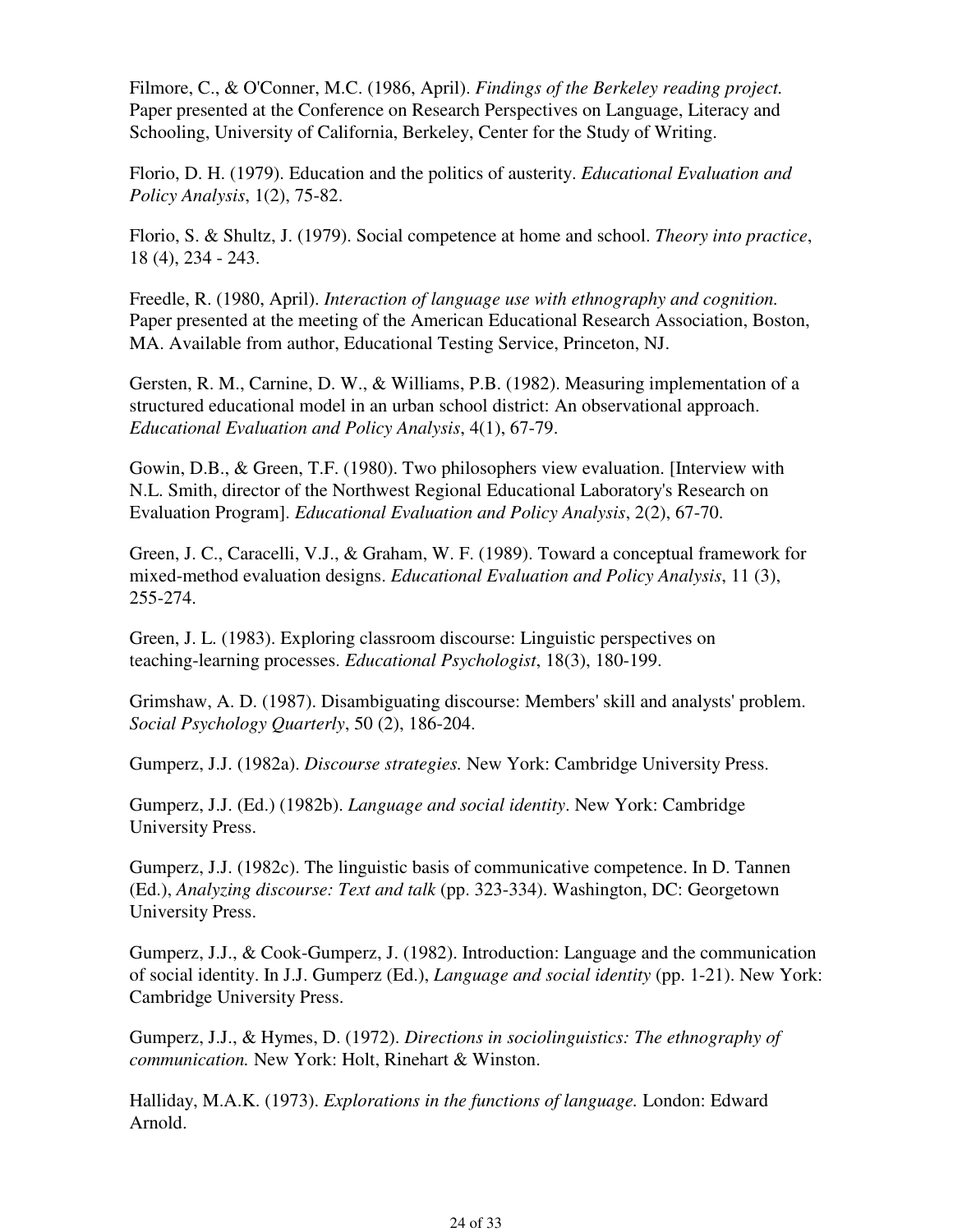Handleman, D. (1975). Domains of definition in interaction. In A. Kendon, R. M. Harris, & M. R. Key (Eds.), *Organization of behavior in face-to-face interaction.* (pp. 389 -414). Chicago,IL.: Aldine {distributors for Mouton Publishers, The Hague)

Hayman, J., Rayder, N., Stenner, A.J., & Madley, D.L. (1979). On aggregation, generalization, and utility in educational evaluation. *Educational Evaluation and Policy Analysis*, 1(4), 31-39.

Heath, R. W. & Brandon, P.R. (1982). An alternative approach to the evaluation of educational and social programs. *Educational Evaluation and Policy Analysis*, 4(4), 477-486.

Hood, P. D. (1985). Evaluation research and program evaluation: The view of a program director. *Educational Evaluation and Policy Analysis*, 7(3), 238-242.

House, E.R. (1979a). Coherence and credibility: The aesthetics of evaluation. *Educational Evaluation and Policy Analysis*, 1, (5), 5- 17.

House, E.R. (1979b). The objectivity, fairness and justice of federal evaluation policy as reflected in the Follow Through evaluation, *Educational Evaluation and Policy Analysis*,1 (1), 28-42.

Huston, A.C., MCLoyd, V.C., & Coll, C.G. (1994). Children and poverty: Issues in contemporary research. *Child Development*, 65, (2), 275-282.

Hymes, D. (1994). Discussion [*Theoretical and methodological suggestions for using discourse to recreate aspects of social structure* ]. In A.D. Grimshaw, et al (Eds.) *What's going on here? Complementary studies of professional talk* (pp. 89 - 94). Norwood, N. J. : Ablex Pub. Corp.

Hymes, D. (1974). *Foundations in sociolinguistics: an ethnographic approach.* Philadelphia, PA.: University of Pennsylvania Press.

Hymes, D. (1972). Introduction. In C.B. Cazden, V.P. John, & D. Hymes (Eds.), *Functions of language in the classroom* (pp. i-ivii). New York: Teachers College Press.

Hymes, D. (1979). Language in education: Forward to fundamentals. In O.K. Garnica & M.L. King (Eds.), *Language, children and society* (pp. 1-20). Elmsford, NY: Pergamon Press.

Jordan, B. (1981). An EEPA interview with Barbara Jordon. *Educational Evaluation and Policy Analysis*, 3(6), 79-82.

Kaufman, I. R. (1984). The anatomy of decisionmaking. *Fordam Law Review*, 53, 1-22.

Kean, M. H., & Scanlon, R. G. (1979). The achieve - out phenomenon in Title I. *Educational Evaluation and Policy Analysis,* 1(4), 65-70.

Kelly, E. F. (1980). Evaluation as persuasion: A practical argument. *Educational Evaluation and Policy Analysis*, 2(5), 35-38.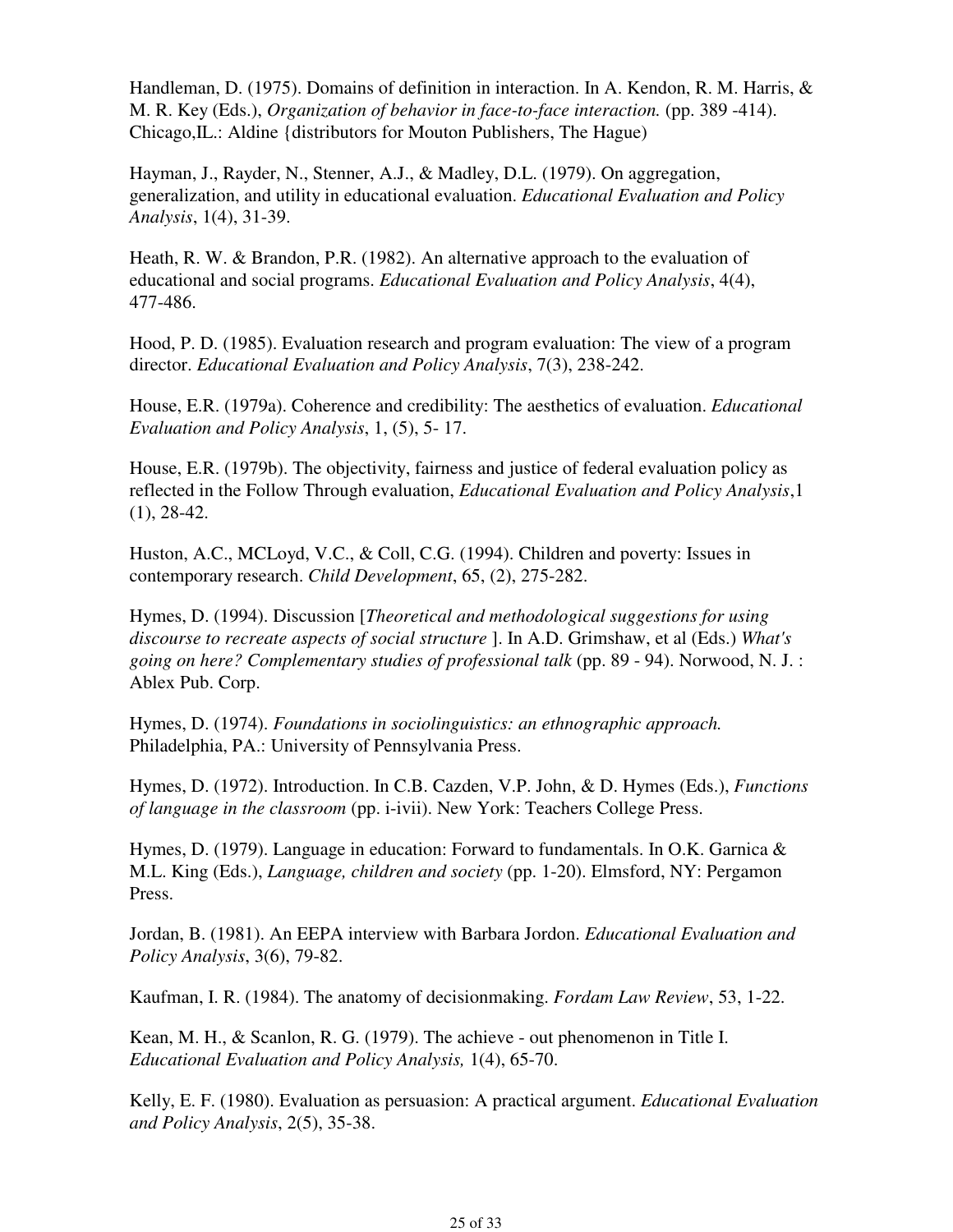Kenny, D. A. (1982). Book review: Evaluating with validity. *Educational Evaluation and Policy Analysis*, 4(1), 121-122.

Kirst, M. W. (1980). [An EEPA interview with Michael W. Kirst]. *Educational Evaluation and Policy Analysis*, 2(1), 77- 83.

Kirst, M. W., & Jung, R. (1980). The utility of a longitudinal approach in assessing implementation: A thirteen year view of Title I, ESEA. *Educational Evaluation and Policy Analysis*, 2(5), 17-34.

Klein, S. S., Gold, N., & Stalford, C. (1986). The convening process: A new technique for applying knowledge to practice. *Educational Evaluation and Policy Analysis*, 8(2), 189-204.

Koppelman, K. L. (1979). The explication model: An anthropological approach to program evaluation. *Educational Evaluation and Policy Analysis*, 1(4), 59-64.

Labelle, T.J. , Moll, L. C., & Weisner, T. S. (1979). Context-based educational evaluation: A participant research strategy. *Educational Evaluation and Policy Analysis,* 1(3), 85-93.

Lakoff, R. T. (1990). *Talking Power: The politics of language in our lives*. New York : Basic Books.

Lakoff, G., & Johnson, M. (1980). *Metaphors we live by.* Chicago, IL.: The University of Chicago Press.

Lazar, I. (1983). Discussion and implications of the findings. Consortium for Longitudinal Studies, *As the twig is bent... Lasting effects of preschool programs* (pp. 461 - 466). Hillsdale, NJ: Lawrence Erlbaum Associates.

Le Mahieu, P. G. (1984). The effects on achievement and instructional content of a program of student monitoring through frequent testing. *Educational Evaluation and Policy Analysis*, 6(2), 175-188.

Linn, R. L. (1979). Validity of inferences based on the proposed Title I evaluation models. *Educational Evaluation and Policy Analysis*, 1(2), 23-32.

Lunch, K. B. (1983). Qualitative and quantitative: Two terms in search of a meaning. *Educational Evaluation and Policy Analysis*, 5(4), 461-464.

MacPhee, D., Kreutzer, J. C., & Fritz, J.J. (1994). Infusing a diversity perspective into human development. *Child Development*, 65 (2), 699- 715.

Marshall, C., Mitchell, D., & Wirt, F. (1986). The context of state-level policy formulation. *Educational Evaluation and Policy Analysis*, 8 (4), 347-378.

Marshall, C. & Rossman, G.B. (1989). *Designing qualitative research.* Newbury Park, CA.: Sage Publications.

Maxwell, G. S. (1984). A rating scale for assessing the quality of responsive / illuminative evaluation. *Educational Evaluation and Policy Analysis,* 6(2), 131-138.

Mazzoni, T. L., & Clugston, R. M. (1987). Big business as a policy innovator in state school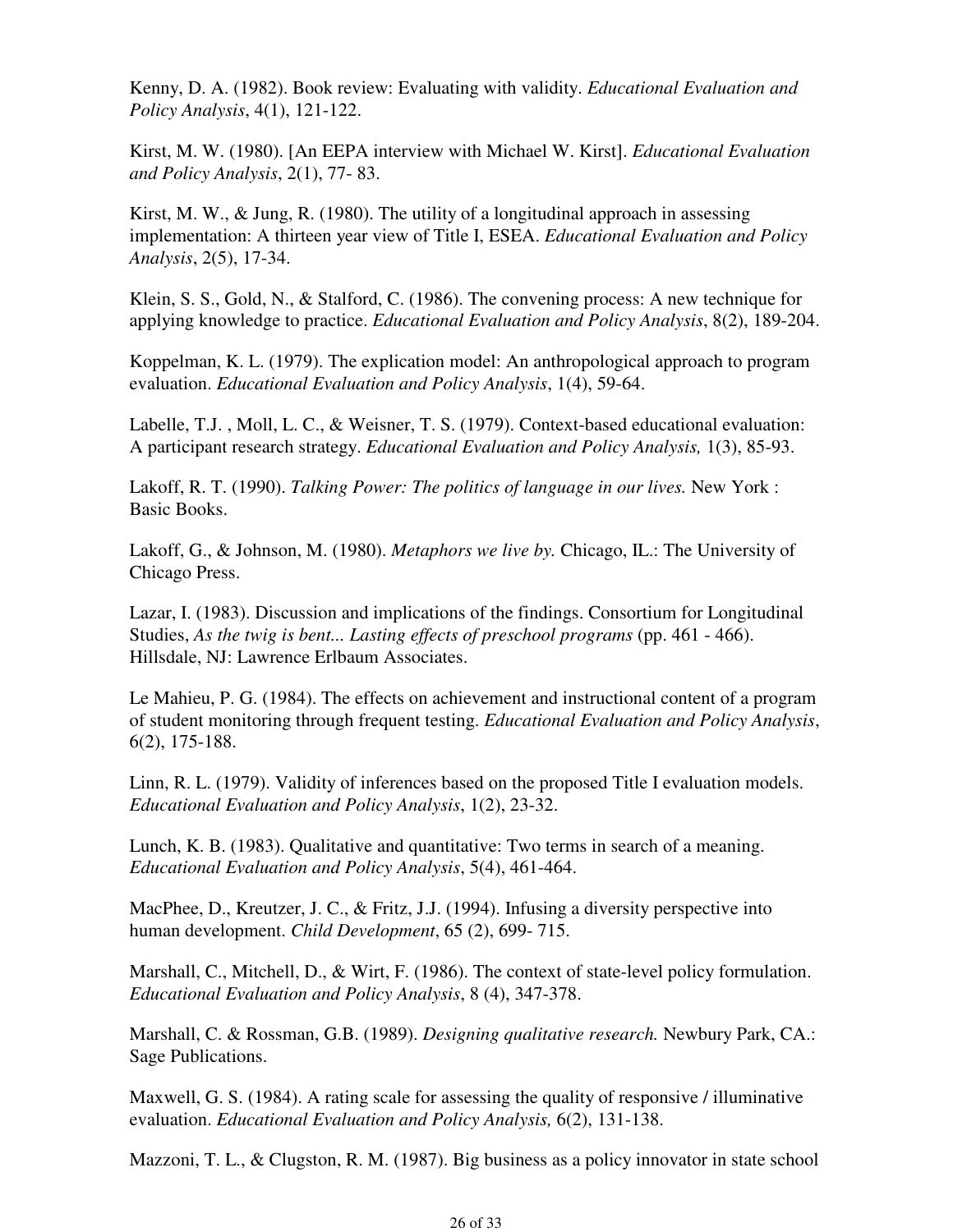reform: A Minnesota case. *Educational Evaluation and Policy Analysis*, 94(4), 312- 324.

McLaughlin, M. W. (1987). Learning from experience: Lessons from policy implementation. *Educational Evaluation and Policy Analysis*, 9 (2), 171-178.

Mehan, H. (1984). Institutional decision-making. In B. Rogoff & J. Lave (Eds.), *Everyday cognition: Its development in social context* (pp. 41-66). Cambridge, MA: Harvard University Press.

Meisels, S. J. (1985). A functional analysis of the evolution of public policy for handicapped young children. *Educational Evaluation and Policy Analysis,* 7(2), 115- 126.

Mercurio, J. A. (1979). Community involvement in cooperative decision making: Some lessons learned. *Educational Evaluation and Policy Analysis*, 1(6), 37- 46.

Mishler, E.G. (1986). *Research interviewing: context and narrative.* Cambridge, MA: Harvard University Press.

Monti, D. J. (1979). Administrative discrimination in the implementation of desegregation policies. *Educational Evaluation and Policy Analysis*, 1(4), 17-25.

Murphy, J. T. (1980). The state role in education: Past research and future directions. *Educational Evaluation and Policy Analysis,* 2(4), 39-51.

Nations, R. (1982). School district problems in evaluation of the state funded compensatory education programs.: A view from Florida. *Educational Evaluation and Policy Analysis*, 4(1), 21-31.

Nielsen, H. B. (1995). Seductive texts with serious intentions. *Educational Researcher*, 24  $(1), 4-12.$ 

Oakes, J. (1986). *Educational indicators: A guide for policymakers.* Santa Monica, CA.: The Rand Corporation.

Odom, S. L., & Fewell, R. R. (1983). Program evaluation in early childhood special education: A meta evaluation. *Educational Evaluation and Policy Analysis*, 5(4), 445-460.

Osterlind, S. J. (1979). What makes a school evaluation work? *Educational Evaluation and Policy Analysis*, 1 (1), 48-51.

Page, E. P. (1979). Counterpoint: More Objective! *Educational Evaluation and Policy Analysis*, 1(1), 45-66.

Peterson, P. L. (1990). Doing more of the same: Cathy Swift. *Educational Evaluation and Policy Analysis*, 12, (3), 261- 280.

Philips, S.U. (1993). *The invisible culture.* Prospect Heights, IL.: Waveland Press.

Popham, W. J. (1979). Statement of EEPA editorial policy. *Educational Evaluation and Policy Analysis*, 1(1), 1.

Popkewitz, T. S. (1991). *A political sociology of educational reform.* New York: Teachers College Press.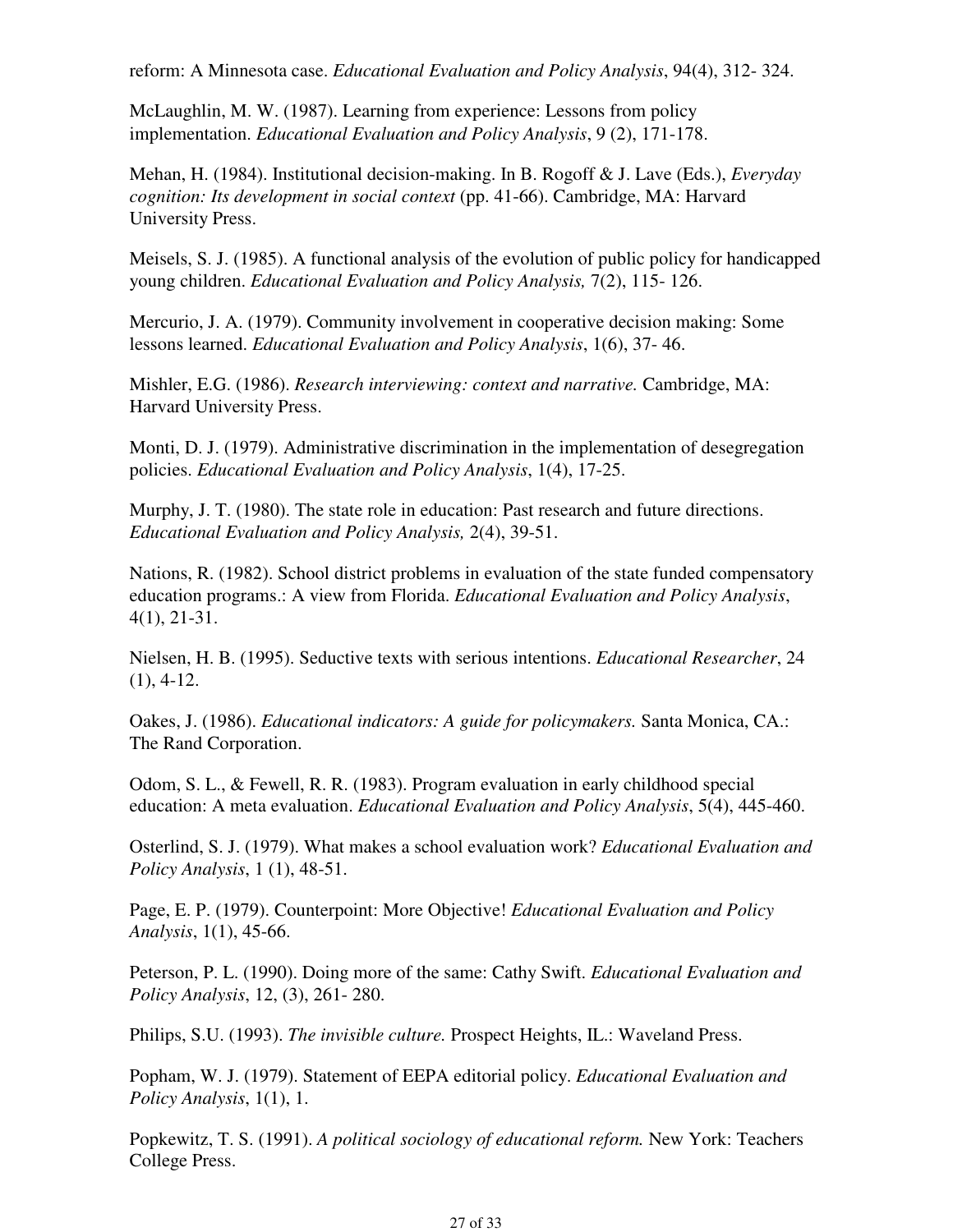Porter, P. (1980). Policy perspective on the study of educational innovations. *Educational Evaluation and Policy Analysis*, 2(4), 73- 84.

Quie A. H. (1979). Educational policy legislation [Interview]. *Educational Evaluation and Policy Analysis*, 1 (4), 71-74.

Rein, M. (1983). *From policy to practice.* New York: M. E. Sharp, Inc.

Riesmann, C. K. (1993). *Narrative analysis.* Newbury Park, CA.: Sage Publications.

Sacken, D. M. & Medinaa, M. (1990). Investigating the context of state-level policy formation: A case study of Arizona's bilingual education legislation. *Educational Evaluation and Policy Analysis*, 12(4), 389- 402.

Sadler, D.R. (1980). Conveying the findings of evaluative inquiry. *Educational Evaluation and Policy Analysis*, 2 (1), 53-57.

Sadler, D. R. (1985). Evaluation, policy analysis and multiple case studies: Aspects of focus and sampling. *Educational Evaluation and Policy Analysis*, 7(2), 143-149.

St. Pieere, R. G. (1982). Follow through: A case study in meta evaluation research. *Educational Evaluation and Policy Analysis*, 4(1), 47-55.

Schubert, W. H. (1980). Recalibrating educational research: Toward a focus on practice. *Educational Researcher*, 9 (1), 17-24, 31.

Select Committee on Children, Youth and Families. (1985, August). *Opportunities for Success: Cost Effective Programs for Children.* (Washington, D.C.: House of Representatives.) (H2 - 385, House Annex #2, 20515 )

Shapiro, J. Z. (1985). Evaluation research and program evaluation : Where are we and where do we need to go. *Educational Evaluation and Policy Analysis*, 7(3), 245-248.

Shapiro, J. P., Secor, C., & Butchart, A. (1983). Illuminative evaluation: Assessment of the transportability of a management training program for women in higher education. *Educational Evaluation and Policy Analysis*, 5(4), 465-471.

Shermerhorn, G.R. & Williams, R.G. (1979). An empirical comparison of responsive and preordinate approaches to program evaluation. *Educational Evaluation and Policy Analysis*, 1 (3), 55-60.

Slavin, R. E., & Madden, N. A. (1991). Upping the stakes: Program improvement guidelines to reward appropriate practice. *Educational Evaluation and Policy Analysis*, 13, (4), 369- 379.

Smith, N, L. (1980). Federal research on evaluation methods in health, criminal justice, and the military. *Educational Evaluation and Policy Analysis*, 2(4), 53- 59.

Smith, N. L. (1992). [Review of Evaluation and education: At quarter century]. *Educational Evaluation and Policy Analysis*, 14, (1), 93-97.

Smith, N.L. (1982). The context of evaluation practice in state departments of education.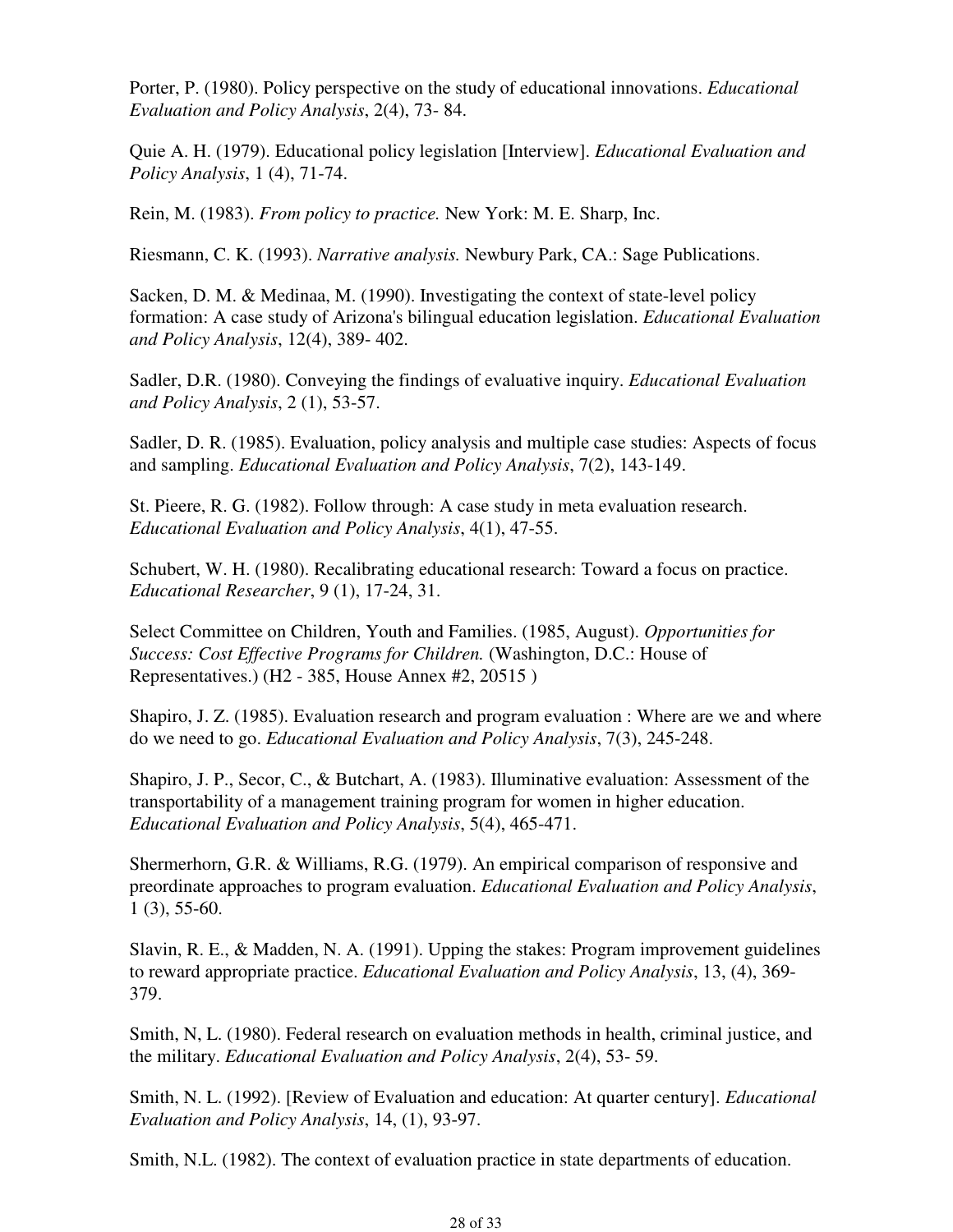*Educational Evaluation and Policy Analysis*, 4 (3), 373-386.

Smith, L. M., Dwyer, D. C., & Prunty, J. J. (1981). Observer role and field study knowledge : An essay review of usable knowledge and SAFARI I. *Educational Evaluation and Policy Analysis*, 3(3), 83-90.

Stake, R. E. (1979). Counterpoint: More subjective! *Educational Evaluation and Policy Analysis*, 1(1), 46-47.

Stake, R. E. (1981a). Persuasions, not models. *Educational Evaluation and Policy Analysis*, 3(1), 83-84.

Stevenson, H. W. & Siegel, A. E. (Eds.). (1984). *Child development and social policy.* Chicago, IL.: University of Chicago Press.

Stonehill, R. M., & Groves, C. L. (1983). U.S. Department of Education policies and ESEA Title 1 evaluation utility: Changes in attitudes, changes in platitudes. *Educational Evaluation and Policy Analysis*, 5(1), 65-73.

Stufflebeam, D. L., & Webster, W. J. (1980). An analysis of alternative approaches to evaluation. *Educational Evaluation and Policy Analysis*, 2(3), 5-20.

Swan, W. W. (1984). State policy and service achievements in early childhood special education. *Educational Evaluation and Policy Analysis*, 6(4), 425-434.

Szanton, E. S. (1995). "Once upon a time..." public policy and families with infants and toddlers. *Insights from the center for infants and parents*, 2 (1), 7-10 [ Teachers College, Columbia University, New York ]

Takanishi. R. (1977). Federal involvement in early education (1933-1973): The need for historical perspectives. In L. G. Katz (Ed.), *Current Topics in Early Education: Volume 1* (pp.139-163). (Norwood, NJ: Ablex Pub. Corp.)

Tannen, D. (1984). *Conversational style.* Norwood, NJ: Ablex.

Tanner, D., & Wallat, C. (1983). Doctor/mother/child communication: Linguistic analysis of a pediatric interaction. In S. Fisher & A.L. Todd (Eds.), *The social organization of doctor-patient communication* (pp. 203-220). Washington, DC: Center for Applied Linguistics.

Tannen, D., & Wallat, C. (1993). Interactive frames and knowledge schemas in interaction. In D. Tannen (Ed.), *Framing in discourse* (pp. 57-76). New York: Oxford University Press.

Thompson, B. (1981). Book review: Utilization of evaluation information. *Educational Evaluation and Policy Analysis*, 3(3), 106-107.

Timar, T. (1994). Federal education policy and practice: Building organizational capacity through Chapter 1. *Educational Evaluation and Policy Analysis*, 16, (1). 51-66.

Turnbull, A. P. (1982). School mainstraming: A policy and implementation analysis. *Educational Evaluation and Policy Analysis*, 4(3), 281-291.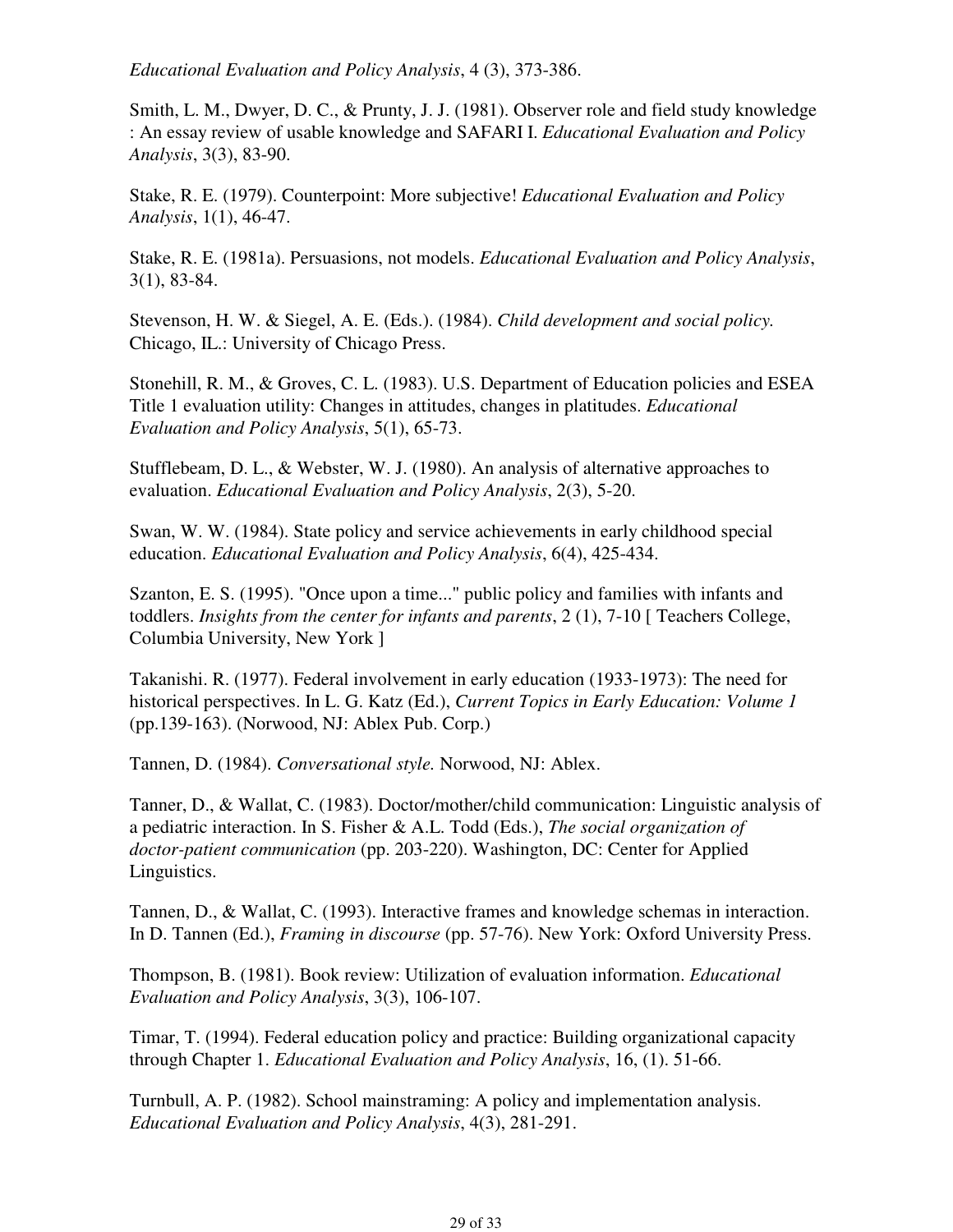vander Ploeg, A. J. (1982). ESEA Title I evaluation: The service of two masters. *Educational Evaluation and Policy Analysis*, 4(4), 521-526.

Wallat, C. (1984). An overview of communicative competence. In C. Rivera (Ed.), *Communicative competence Approaches to Language Proficiency Assessment: Research and application* (pp. 2-33). Avon, England: Multilingual Matters.

Wallat, C. (1991a). Child-adult interaction in home and community : Contributions to understanding literacy. In S.Silvern (Ed.), *Literacy through family, community, and school interaction Vol.5 advances in reading/language research* (pp. 1-36). Greenwich, CT.: JAI Press.

Wallat, C. (1987). Literacy, language and schooling: State policy implications. In D. Bloome (Ed.), *Literacy and schooling* (pp. 291 - 309). Norwood, NJ.: Ablex Publishing Co.

Wallat, C. (1991b, April). *The Concept of "Social Context."* Paper presented at the meeting of the American Educational Research Association, Chicago, IL. (Available as *Educational research directions 1990-1995: Extracts from descriptions of primary tasks of OERI Centers from March 1990 RFP and 17 winning proposals.* Washington, D.C.: American Institutes for Research, ERIC Clearinghouse on Tests, Measurement, and Evaluation. [Clearinghouse No. TMO 17371])

Wallat, C. (1989). *Policymaking and linguistic analysis in education.* Unpublished manuscript. Florida State University Department of Educational Foundations and Policy Studies.

Wallat, C., & Green, J. (1982). Construction of social norms by teachers and children: The first year of school. *The social life of children in a changing society* (pp. 97-122). Hillsdale, NJ: Lawrence Erlbaum Associates.

Wallat, C., & Piazza, C. (1991). Perspectives on production of written educational policy reports. *Journal of Education Policy*, 6, (1), 63-84.

Wallat, C., & Piazza, C. (1989). Policy implications related to teaching and learning mathematics and science. In C. Emihovich (Ed.), *Locating learning: Ethnographic perspectives on classroom research* (pp. 240 - 262). Norwood, NJ: Ablex Pub. Corp.

Wallat, C., & Piazza, C. (1988). The classroom and beyond: Issues in the analysis of multiple studies of communicative competence. In J. L. Green & J O. Harker (Eds.), *Multiple perspective analysis of classroom discourse* (pp. 309 - 342). Norwood, NJ: Ablex Pub. Corp.

Wallat, C., & Steele C. I. (1995a). *Dilemmas of family participation in comprehensive services.* Manuscript submitted for publication.

Wallat, C., & Steele, C. I. (1995b). *The call to pay attention to family diversity: Constructing a response.* Manuscript submitted for publication.

Warfield, M. E. (1994). A cost effectiveness analysis of early intervention services in Massachusetts: Implications for policy. *Educational Evaluation and Policy Analysis*, 16, 1, 87-99.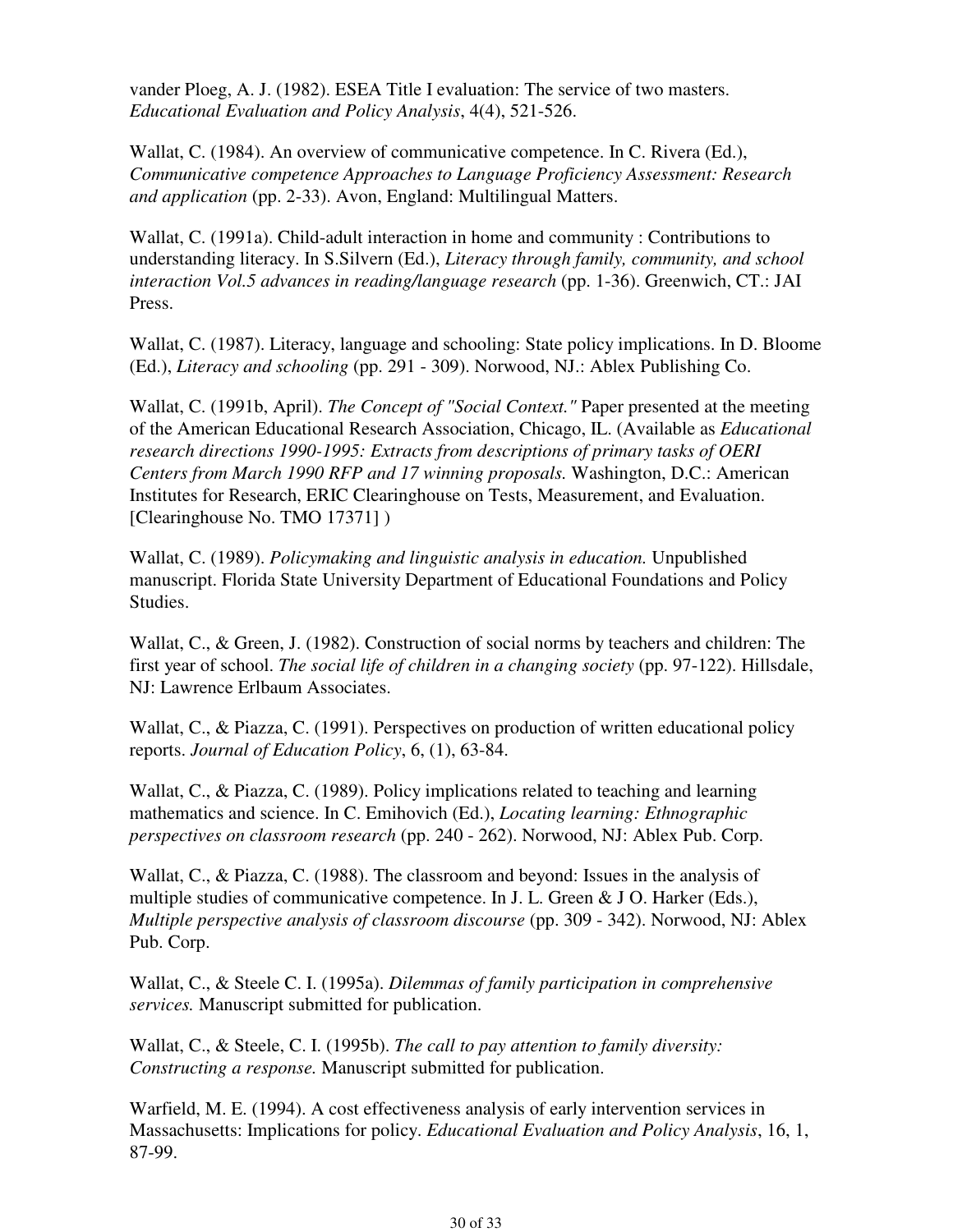Wehmeyer, L. B. (1979). Program evaluation for policy- setting. *Educational Evaluation and Policy Analysis* 1(5), 66-71.

Weiss, C. H. (1980). [An EEPA Interview with Carol H. Weiss]. *Educational Evaluation and Policy Analysis*, 2 (5), 75-79.

Wells, F. G. & Peterson, K. D. (1992). External pressures for reform and strategy formation at the district level: Superintendents' interpretations of state demands. *Educational Evaluation and Policy Analysis*, 14 (3), 241-260.

Wildavsky, A. (1977). Principles for a graduate school of public policy. *Urban Analysis*, 4, 3-28.

Williams, D. D. (1986). Naturalistic evaluation: Potential conflicts between evaluation standards and criteria for conducting naturalistic inquiry. *Educational Evaluation and Policy Analysis*, 8(1), 87- 99.

Winfield, L. W. (1991). Lessons from the field: Case studies of evolving schoolwide projects. *Educational Evaluation and Policy Analysis*, 13 (4), 353-362.

Wirt, F. M., & KIRST, M.W. (1972). *The political web of american schools.* Boston: Little, Brown & Co.

Wirt, F., Mitchell D., Marshall, C. (1988). Culture and educational policy: Analyzing values in state policy systems. *Educational Evaluation and Policy Analysis*, 10 (4), 271-284.

Wolf, R. L. (1979). The use of judicial evaluation methods in the formulation of educational policy. *Educational Evaluation and Policy Analysis*, 1(3), 19-37.

Wood, K. C., Peterson, S. E., Degracie, J. S., & Zaharis, J. K. (1986). The jury is in: Use of a modified legal model for school program evaluation. *Educational Evaluation and Policy Analysis*, 8(3), 309- 315.

Wortman, P. M. (1982). Book review : Evaluating with validity. *Educational Evaluation and Policy Analysis*, 4(1), 122-125.

16

# **About the Authors**

# **Cynthia Wallat**

Department of Educational Foundations and Policy Studies 306 Stone Building Tallahassee, FL. 32306 4070

E-Mail: cwwallat@garnet.acns.fsu.edu

Cynthia Wallat is Professor of Social Sciences and Education in the Department of Educational Foundations and Policy Studies at Florida State University. Her research emphasis and publications address: socialization and language; comparative social policy;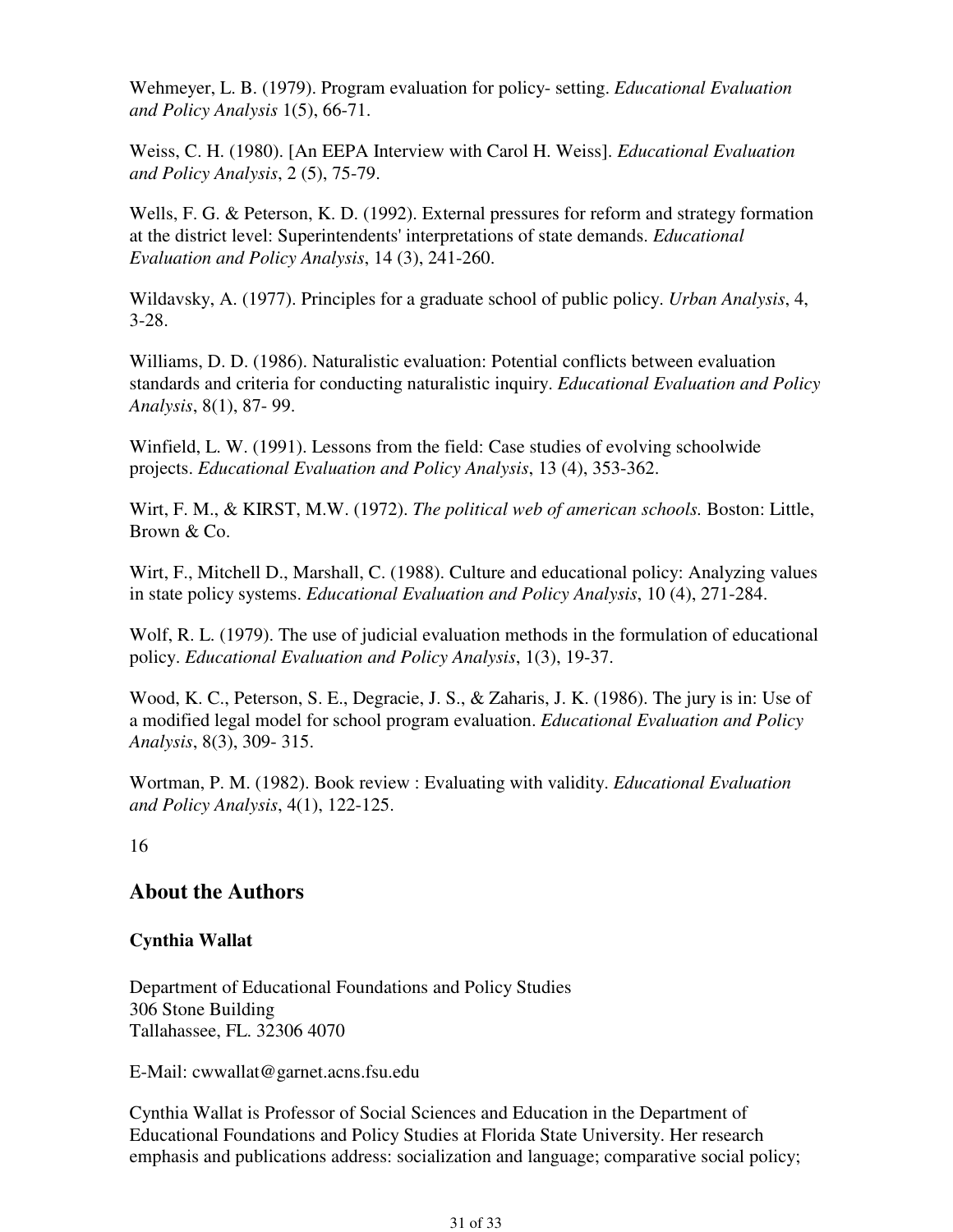and institutional and professional development. Her interest in relating language and policy centers on demonstrating how attention to forms of communication and community can address the known and unknown about diversity in and out of school.

### **Carolyn Piazza**

Carolyn Piazza is Associate Professor of Reading / Language Studies in the Department of Educational Theory and Practice. Her teaching and research emphasis includes: written discourse forms and functions; writing as a social process; writing development; and assessment. Her interest in relating language research to policy work includes analysis of the production of written education policy reports and language and equity issues, including women's styles of writing.

#### **Copyright 1997 by the** *Education Policy Analysis Archives*

The World Wide Web address for the *Education Policy Analysis Archives* is http://olam.ed.asu.edu/epaa

General questions about appropriateness of topics or particular articles may be addressed to the Editor, Gene V Glass, glass@asu.edu or reach him at College of Education, Arizona State University, Tempe, AZ 85287-2411. (602-965-2692). The Book Review Editor is Walter E. Shepherd: shepherd@asu.edu. The Commentary Editor is Casey D. Cobb: casey@olam.ed.asu.edu .

# **EPAA Editorial Board**

Michael W. Apple University of Wisconsin

John Covaleskie Northern Michigan University

Alan Davis University of Colorado, Denver

Mark E. Fetler California Commission on Teacher Credentialing

Thomas F. Green Syracuse University

Arlen Gullickson Western Michigan University

Aimee Howley Marshall University

William Hunter University of Calgary

Daniel Kallós Umeå University Greg Camilli Rutgers University

Andrew Coulson a\_coulson@msn.com

Sherman Dorn University of South Florida

Richard Garlikov hmwkhelp@scott.net

Alison I. Griffith York University

Ernest R. House University of Colorado

Craig B. Howley Appalachia Educational Laboratory

Richard M. Jaeger University of North Carolina--Greensboro

Benjamin Levin University of Manitoba